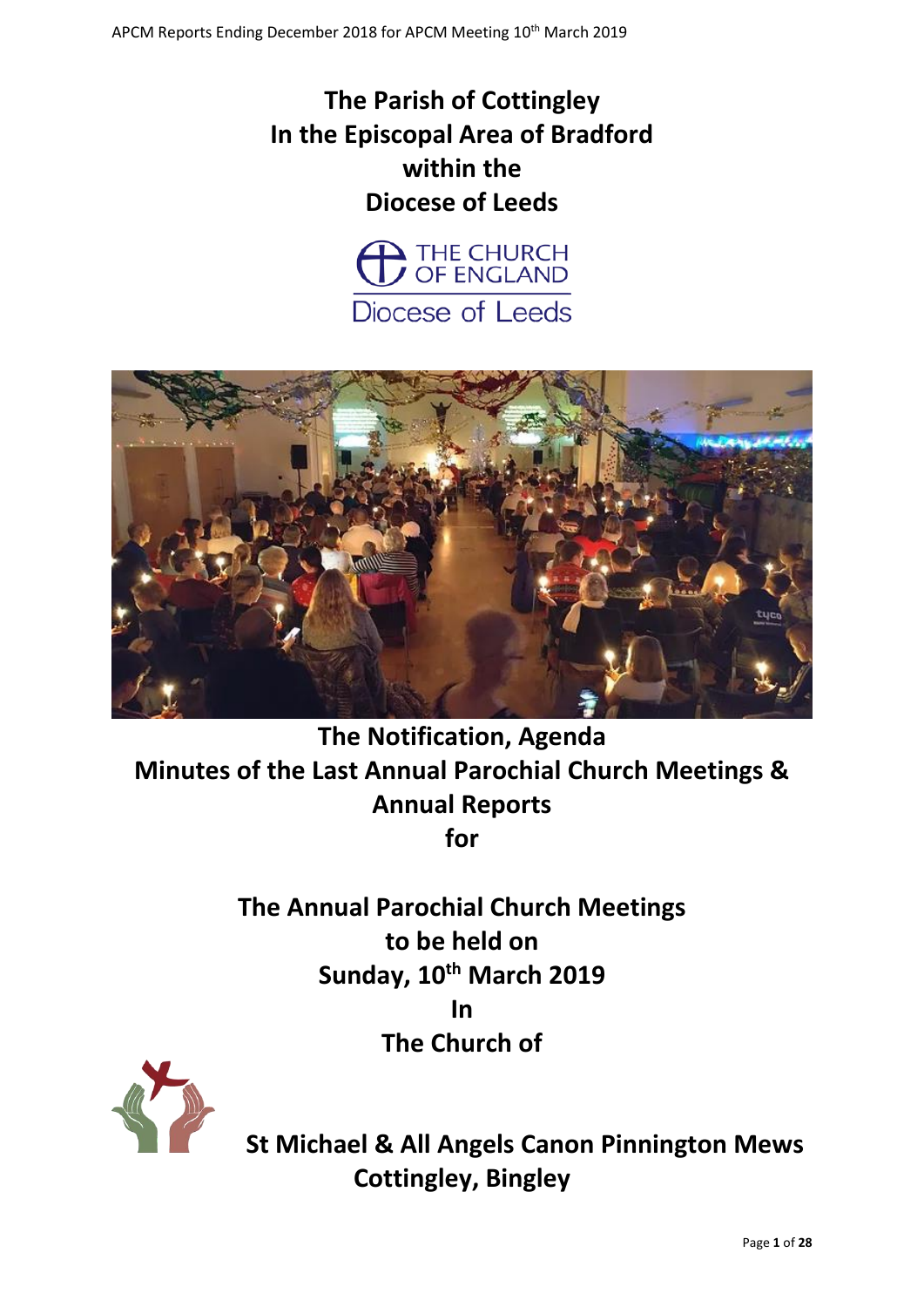#### ST MICHAEL & ALL ANGELS COTTINGLEY

#### ANNUAL REPORT FOR 2018

The Church of St Michael and All Angels, Cottingley

#### **To All Electoral Roll Member**

Please accept this as an invitation to the Annual Meetings of the Church for 2018. The business is listed below.

Please bring this booklet with you.

Date: Sunday, 10<sup>th</sup> March 2019 Following the morning service. Location: The Church

# **Agenda Prayers / Welcome** *Vestry Meeting*

- 1. Approve Minutes of the Vestry Meeting 30<sup>th</sup> April 2017
- 2. Election of Church Wardens

# *Annual Parochial Church Meeting*

- 3. Apologies for absence
- 4. Minutes of the meeting held on 30<sup>th</sup> April 2017
- 5. Matters arising
- 6. Election of Parochial Church Council Members we have 9 Vacancies. (Clergy, churchwardens, synod reps and readers are automatically elected to pcc)
- 7. Appointment of Sidespersons
- 8. Appointment of Examiner of Accounts
- 9. Reports from

Electoral Roll Officer Electoral Roll;

The Honorary Secretary – on proceedings of the PCC;

The Honorary Treasurer – on the financial affairs, accounts, funds and property of the Church;

The Church Wardens on the fabric of the Church

The Deanery Synod Representatives – on the proceedings of the Deanery Synod;

Other Groups;

Vicars Report

11. Any other matters of parochial or general interest.

12 Date and time of the next Annual Church Meeting which may be varied by the PCC

# *Meeting of New PCC*

13 To Elect Chair

14 Deputy Chair

15 PCC Hon. Secretary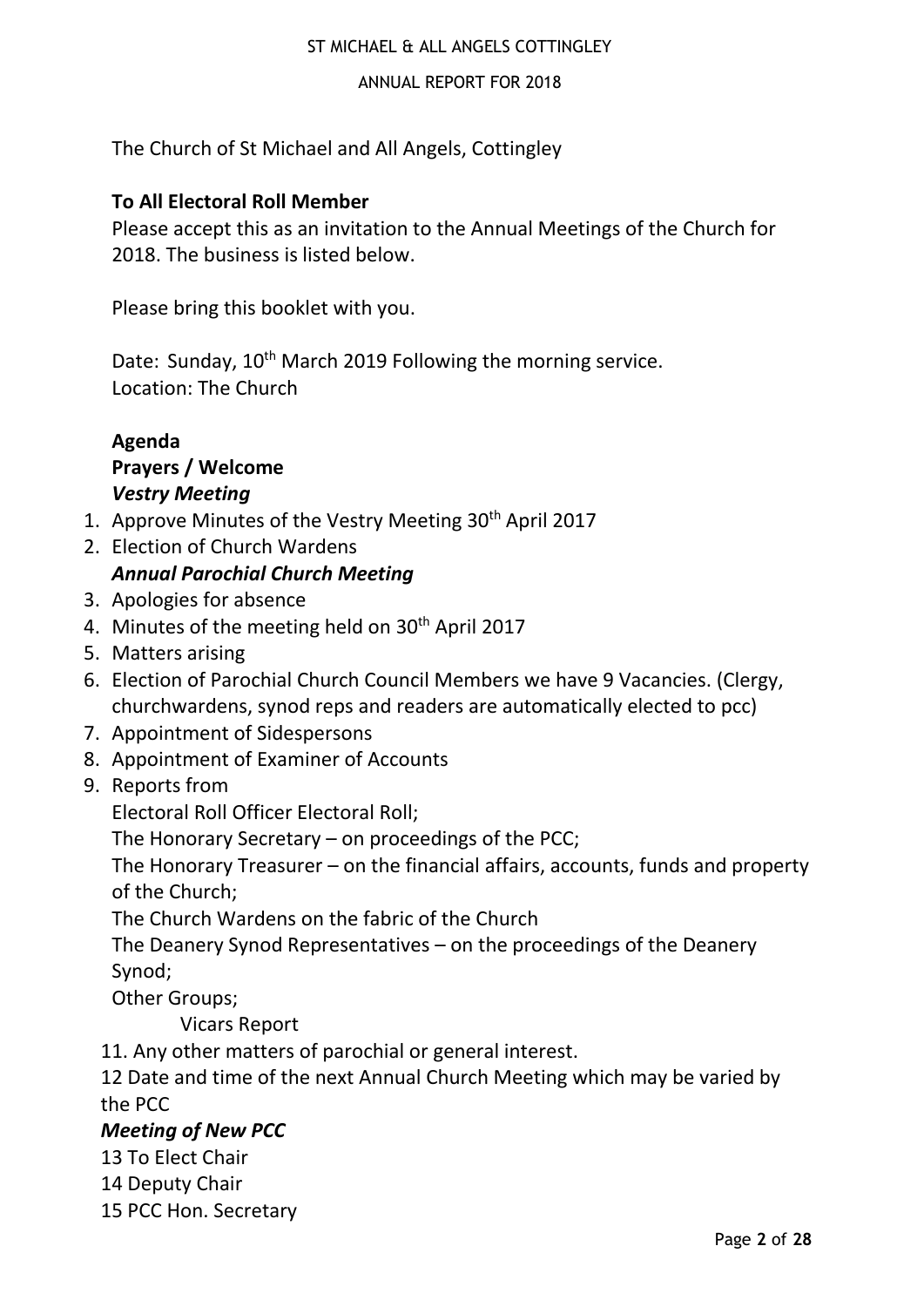16 Electoral Roll Officer 17 Safeguarding Officer 18 Treasurer 19 Standing Committee 20 All Officers to sign new confidentiality forms

# **The Minutes of The Annual Parochial Church Meeting And**

#### **The Parish Meeting to elect Church Wardens**

Held at the Church of St Michael & All Angels Littlelands, Cottingley On Sunday 15<sup>th</sup> April 2018

**Chairpersons:** Rev Malcolm Hendry

**1. Prayers: Rev Malcolm Hendry** opened the meeting with prayers.

**2. Vestry Meeting.** Malcolm expressed his gratitude to the Churchwardens, Val Challinor & Helen Eteson for all the hard work they had put in over the year. There were 2 nominations for the post of Churchwarden:

Val Challinor (Proposed by Robert Pells, Seconded by Muriel Baines) Helen Eteson (Proposed by Muriel Baines, Seconded by Robert Pells) As no further nomination came forward, Val & Helen were elected unanimously by the meeting

**3. Apologies for Absence:** Apologies were received from Stewart Pearson, Linda Pearson, Mel Smith, Lois Winterbottom, June Robinson, Jan Hesselwood, Tony Hesselwood, and Elizabeth Stobart

33 people attended the meeting

**4. Approval of the Minutes of the Annual Parochial Church Meeting on Sunday 30th April 2017:** These were approved by the meeting and signed by the Chairperson as a correct record.

**5. Matters Arising:** There were no matters arising.

**6. Election of PCC.** Malcolm explained that under Church of England rules, all PCC members who had served 3 years on the PCC have to stand down from the PCC. The meeting agreed unanimously that we should abide by this rule.

There were 9 nominations for PCC membership, and 9 places up for election, so the following were elected unanimously by the meeting:

Camilla Cross Bridge (Proposed by Helen Eteson, Seconded by Sarah Matthews)

John Fearnley (Proposed by June Robinson, Seconded by Stewart Pearson) Darren Hale (Proposed by Stuart Eteson, Seconded by Val Challinor) Amy Longley (Proposed by Linda Pearson, Seconded by Patricia Smith) Robert Pells (Proposed by Stuart Eteson, Seconded by John Pearson) June Robinson (Proposed by John Fearnley, Seconded by Mel Smith)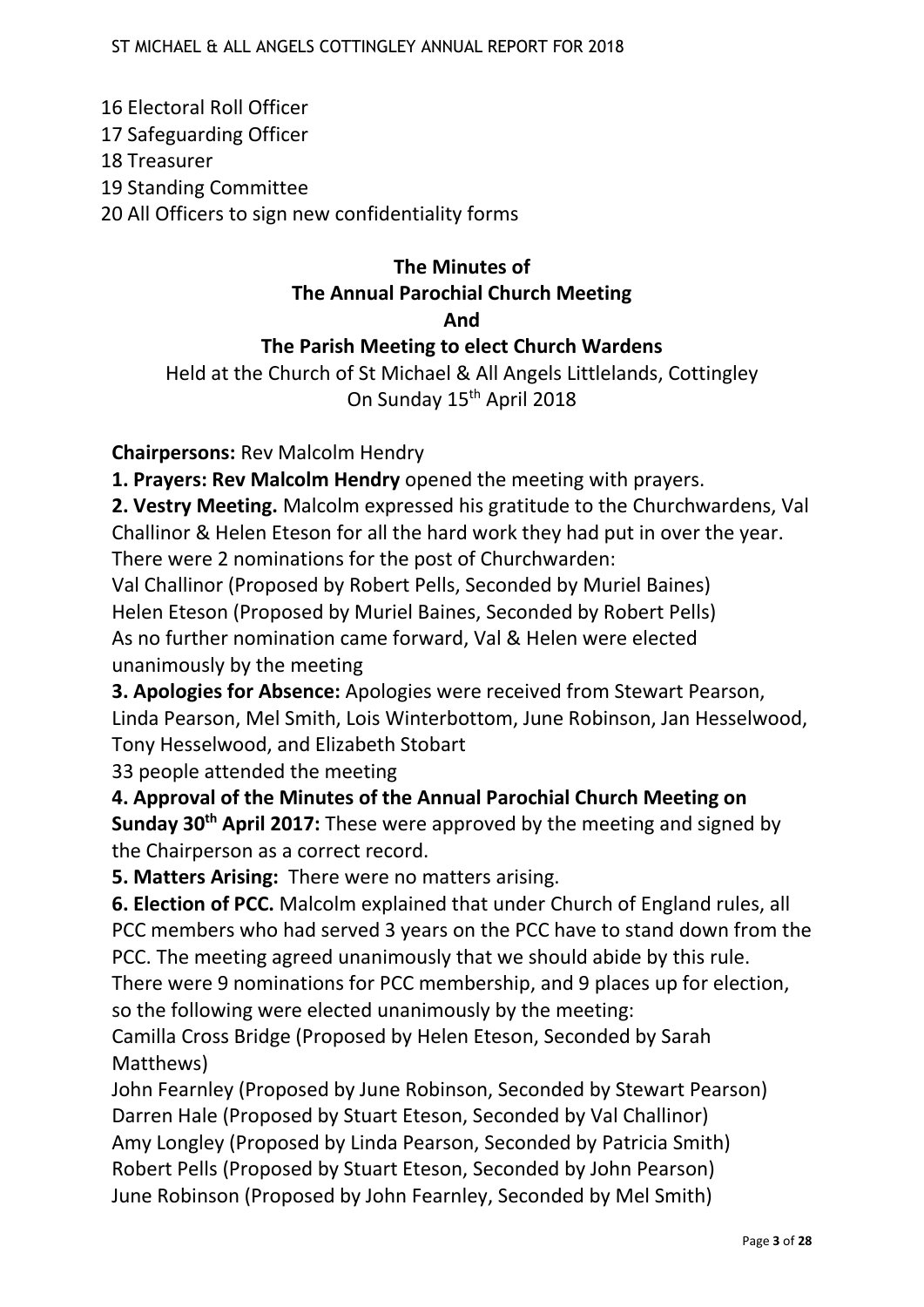Judy Steel (Proposed by Christopher Pearson, Seconded by Darren Hale) Doug Threlfall (Proposed by Helen Eteson, Seconded Val Challinor) Pat Todd (Proposed by Stuart Eteson, Seconded by Irene Senior) Stuart Eteson & Jan Hesselwood are in the second year of a three year term on the PCC as Diocesan Synod representatives.

Malcolm took this opportunity to thank the PCC for their hard work during the year, in particular those who are standing down.

**7. Appointment of Sidespersons.** The meeting was happy to accept the published list of Sides persons and welcomers, with 3 additional names added to the list at the meeting: Doug Threlfall, Jo-Ann Hendry & Darren Hale, and 1 name, Barbara Reppion, removing.

**8. Appointment of Examiner of Accounts.** Susan Sedgwick, of Watson Buckle, York House, Cottingley, has agreed to examine the accounts again this year. It was agreed to send a letter of thanks and a small gift to Sue Sedgwick. **9 Reports:**

**Electoral Roll.** The meeting accepted the roll of 60 people reported by June Robinson. (Since production Ann Turner has sadly passed away, but Jo-Ann Hendry has been added) June was thanked for her work on the electoral roll. Proposed by John Fearnley, Seconded by Jim Wild

**Secretary – Proceedings of the PCC.** The report was accepted by the meeting Proposed by Darren Hale, seconded by Judy Steel

**Financial Report** Jim Wild summarised his report for the meeting. The Independent Examiner reported acceptance of the accounts.

Proposed by Muriel Baines, Seconded by Patricia Todd

**Church Wardens Report** The meeting received the report as presented by Val Challinor and Helen Eteson. Both were thanked for their hard work and dedication throughout the year.

Proposed by Robert Pells, Seconded by Joyce Clapperton

**Deanery Synod Representatives' Report** The meeting accepted the report as presented by Stuart Eteson & Jan Hesselwood.

Proposed by Judy Steel, Seconded by Robert Pells

**Church Group & Organisations Reports** The following reports were received by the meeting, which expressed great appreciation for all the good work done by the separate organizations:

Safeguarding, The Singing Group, Sunday Gang, Church4All, Little Angels, All Sorts, The Pudding Club, The Guides, Cottingley Community Centre, Place of Welcome, Mothers Union, Bible Reading Fellowship, Seniors Caring & Sharing Group, Seniors Fellowship Group, Songs of Praise, The Singing Group, The Music Group.

# **The Chairperson's Report**

Malcolm stated that the future for St Michael's was exciting, with much to look forward to. He did state that there were a number of people who seemed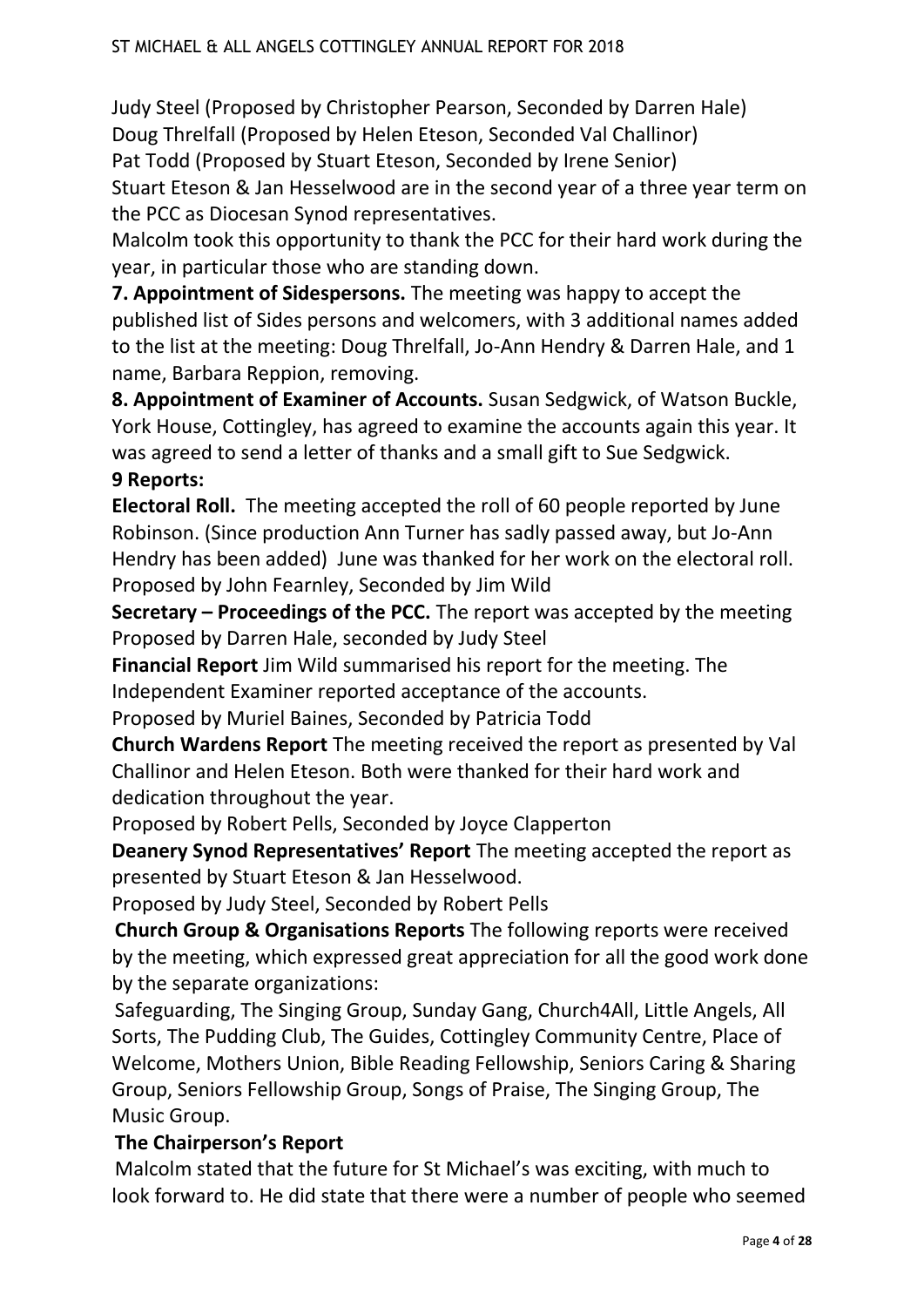to be doing all of the work, and asked other members of the congregation to be prepared to step up to the plate.

# **10. Any Other Business**

Kathleen Wraith asked that more food be prepared for All Sorts. Jackie Waterman thanked Malcolm and Jo-Ann for all their hard work during the year.

# **11. Date & Time of next Meeting**

Malcolm stated that although we tend to hold our APCM in April, it could legally b held ant time between  $1<sup>st</sup>$  January and  $30<sup>th</sup>$  April, and he would like in future to hold earlier APCMS. It was agreed that the next APCM is to be held on Sunday March 10<sup>th</sup>2019, but this is subject to change. Malcolm Hendry closed the meeting with prayer at 12.35pm

#### **Annual Report**

# **Of the proceedings of the Parochial Church Council For the year ending 31st December 2018**

#### **Aims & Purposes**

St Michael's Parochial Church Council (PCC) has the responsibility of working to promote the ecclesiastical parish, the whole mission of the Church, pastoral, evangelistic, social and ecumenical.

#### **Objectives & Activities**

The PCC is committed to enabling as many people as possible to worship at St Michael's and become part of the Church community. It is our intention to work in partnership with the local people and local organizations and institutions to make Cottingley and its neighbourhood an even better place in which to live.

In particular, we try to enable ordinary people to live out their faith as part of our parish community through worship and prayer, provision of pastoral care, and missionary and outreach work, coupled with our support for the Cottingley Cornerstone Centre.

# **Achievements & Performances Worship & Prayer:**

The range and style of our services is always being extended, modified and reviewed at our PCC meetings in order to facilitate and stimulate interest from all sections of our community from toddlers to teenagers to the more mature members of the locality. The services are reviewed at PCC meetings in order to enhance future services. The PCC enthusiastically supports the leaders of the Church in all these endeavours.

Currently, the Eucharist is usually celebrated on the second, third, fourth and fifth Sunday of each month, each Tuesday and on the second Thursday of each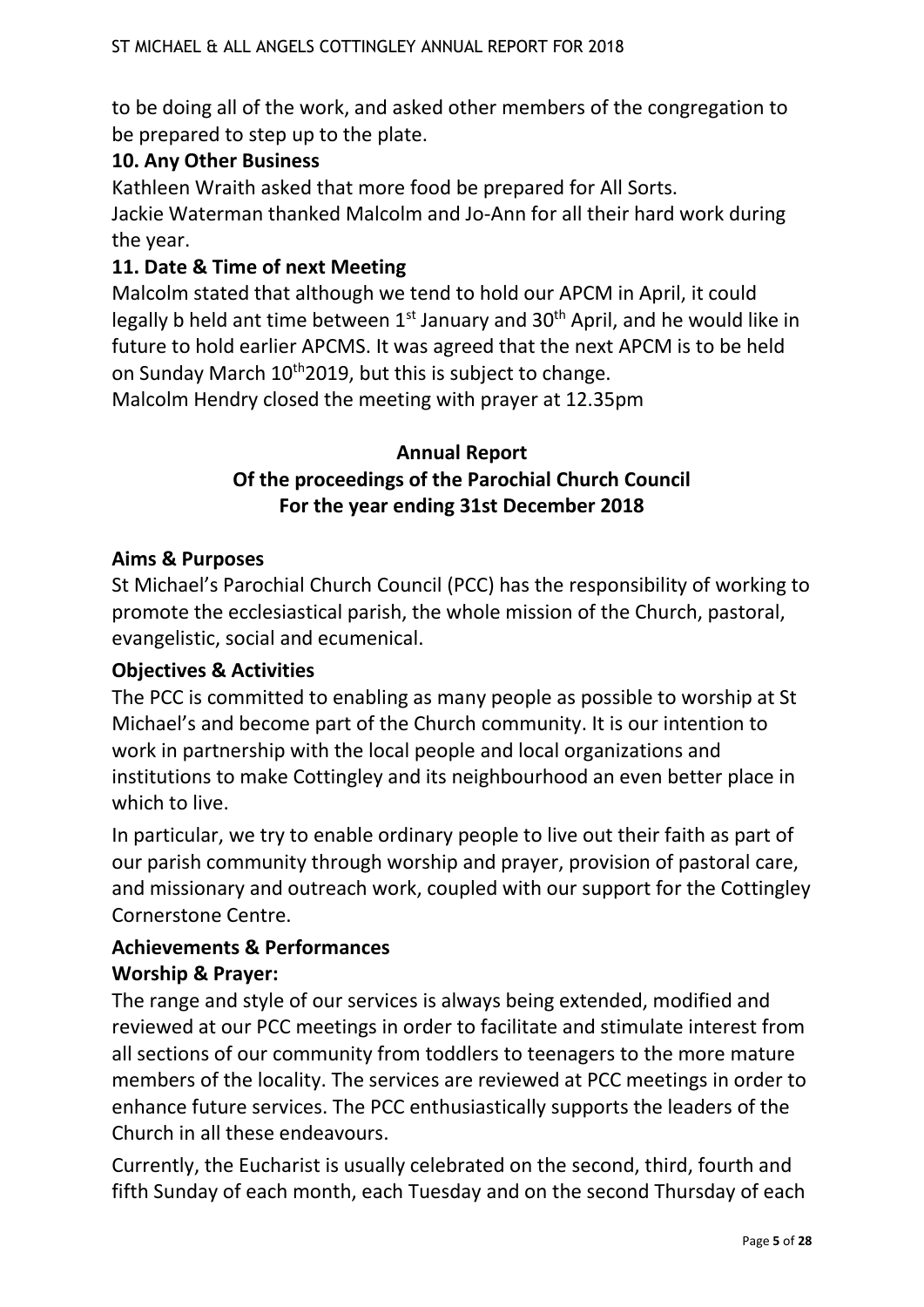month. Where there is a fifth Sunday in the month, this service is taken by the caring & sharing group.

We now have permission to give communion to children who have not yet been confirmed, providing we have parental authority to do so, and we feel that the children have an understanding of what it is they are doing.

Church-4-All is usually on the first Sunday of each month. This is an All-Age, much less formal, service and is well attended and enjoyed by the congregation and members of the community.

Songs of Praise, and 'All Sorts' have continued to be well attended, vital parts of the Church's ministry. The Sunday Gang caters for the younger members of the congregation during the service and is excellently run by Laura Stuart and her team of helpers.

Places of Welcome on a Monday and Caring and Sharing on Thursdays continue to flourish

The Electoral Roll stands at 60.

A number of special services were held during 2018:

- A Mothers' Day service when daffodil posies prepared by members of the Mothers' Union were distributed.
- Shrove Tuesday.
- Ash Wednesday.
- Maundy Thursday.
- On Good Friday we again held a free, community Hot Cross Bun and Coffee Event, which was well attended by the community. It was followed by a more reflective service at 2.00pm.
- Easter Day.
- A Memorial Service for those who have died was held in November.
- A Remembrance Sunday Service, commemorating the 100th anniversary of the end of the First World War, in November.
- Christmas Big Sing, with music from the band, attended by the Church & community.
- Christingle Service on Christmas Eve with the largest attendance for some years.
- Midnight Mass.
- Christmas Day Eucharist.

A stewardship campaign, looking at our giving, was held throughout the year. **Deanery Synod:**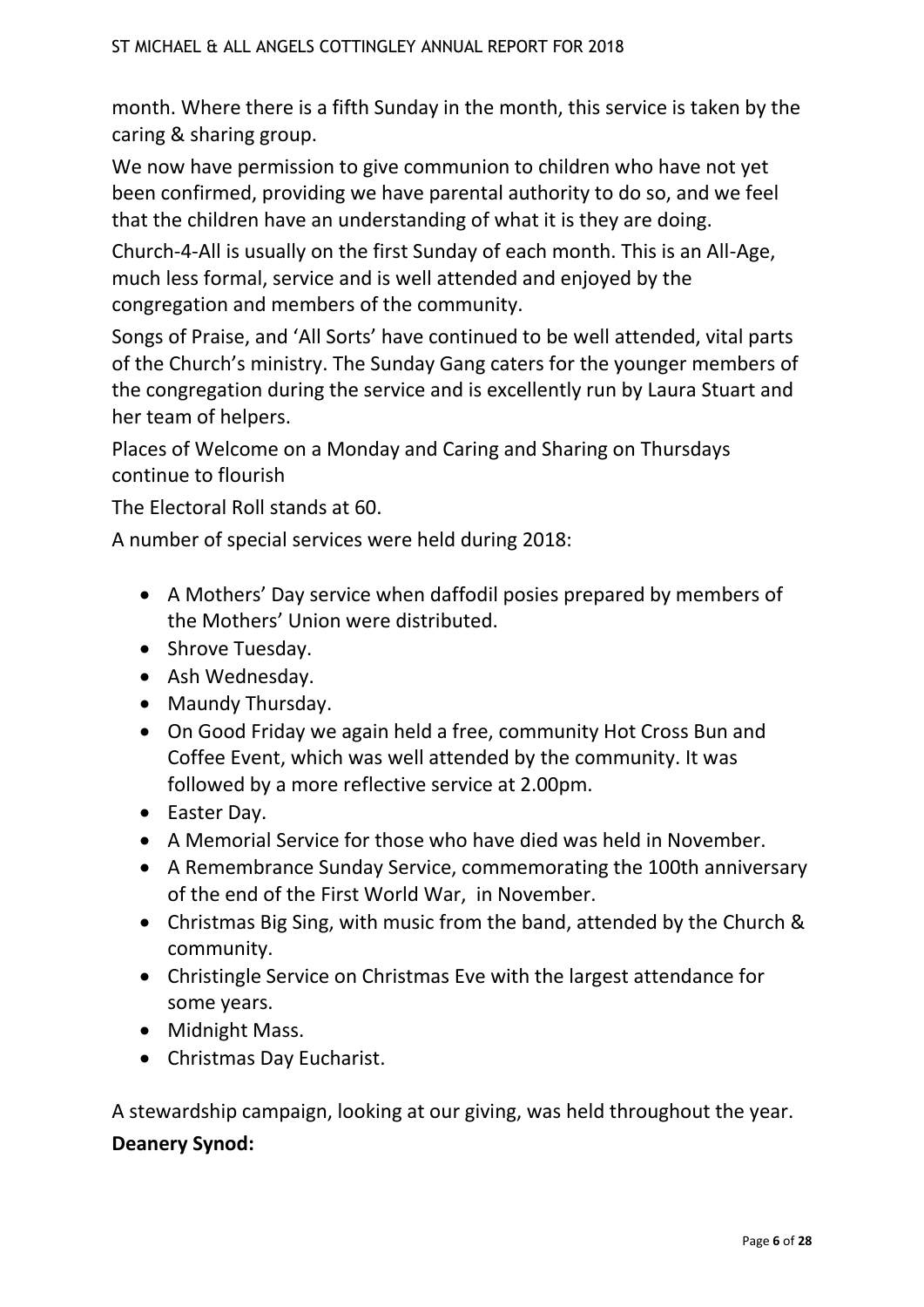Jan Hesselwood and Stuart Eteson have represented St Michael's on the Deanery Synod this year. The term of office for both is from the APCM in 2017 to the APCM in 2020. We thank them for their service.

## **Pastoral Care:**

The Church continues to flourish under the leadership of the Reverend Malcolm Hendry. Malcolm is ably assisted by Jackie Waterman leading up the music, by his Church Wardens, Helen Eteson & Val Challinor, and by many others who help, often behind the scenes.

A number of Bring & Share lunches were again held on Sundays after our morning service this year. These have served as excellent times of fellowship.

The Church again held a community Christmas Lunch on Christmas Day for those people in the community who would otherwise have been on their own. An excellent meal was prepared by Jo-Ann, Malcolm & their helpers, and was a great outreach to the community.

## **Mission & Evangelism:**

Our opportunity for mission and outreach is still greatly enhanced by the existence of the Church and its physical attachment to the Cottingley Cornerstone Centre. The sharing of both our facilities promotes community togetherness.

During the interregnum the PCC ensures the parish is in good hands to successfully fulfil our mission statement.

#### **Ecumenical Relationships:**

We have good relationships with the congregations of St Monica and St Mary's Roman Catholic Church, and with the Town Hall Church. Our friends from these Churches support us at fund raising events, Songs of Praise and other events.

#### **Financial Review 2018**

#### **The accounts have been prepared on an accrual basis**.

Receipts during 2018 were £50,789 compared to £34,210 for 2017 showing an increase of 48.5%, due to increased income from, the Stewardship Mission, collections from all church events and services, and special donations for the Toilet Fund, Building Fund (fees from church lettings), and All Sorts ( donations from the Coop Community Fund ). As a result of The Stewardship Mission planned giving rose 9%, an increase of £1,817above the 2017 figure. All thanks to the generosity of the congregation in responding to our needs.

Within the receipts total, £6,585 of Tax Refund was earned due to "gift aiding" donations, of this, £1,773 was a result of the Gift Aid Small Donations Scheme, which allows the PCC to claim back tax for non-gift-aided donations of £20 or less.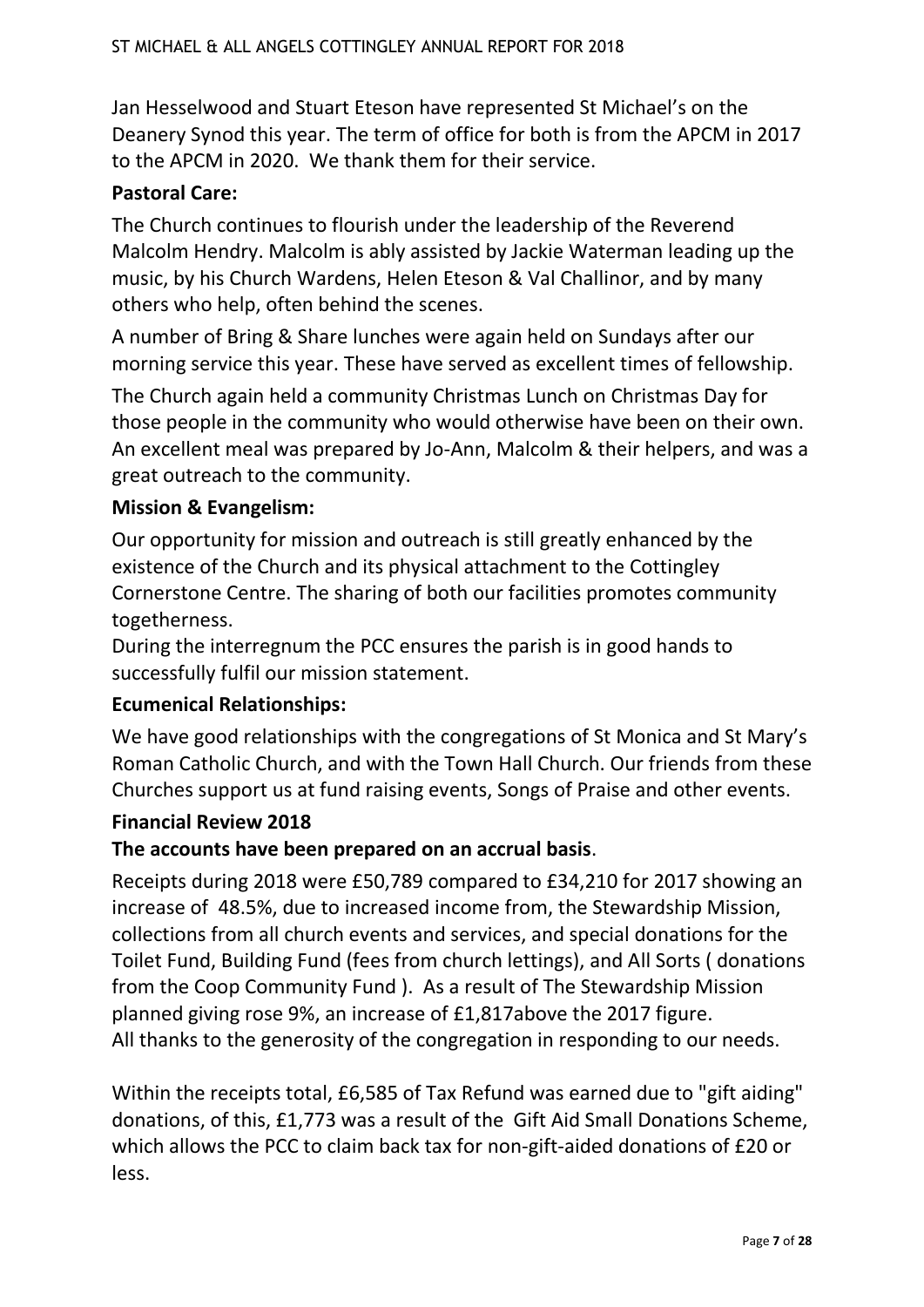Payments during 2018 amounted to £39.361, an increase of 5.2%, from a figure for 2017 of £37,413, mostly due to an increase in the Diocesan Share, which was paid in full.

The cost cutting exercise and more efficient purchasing enabled the increase in expenditure to be contained.

All expenditure commitments were met.

The Diocesan Share for 2018 was £26,595, an increase of 9.7% from the 2017 total of £24,234.

The Diocesan Share for 2019 has increased by 1.27% to £26,933.

It must be remembered that the parish continues to be subsidized by the Diocese, since even the increase in share will not pay for St Michael's having its own vicar.

Our cash reserves have increased to £26,720 compared to £11,288 in 2017.

Please note that £12.933 of our 2018 figure is restricted/designated ( All Sorts, Toilet Fund, Building Fund, Toddlers Group ), thereby leaving £13.787 available to meet the running costs of the church. This complies with the PCC policy statement to retain 25% of income as reserve.

The PCC is committed to vigorously pursuing our missionary aims for an expanding church within the community.

These aims can only be fulfilled if giving continues to be generous.

# **INDEPENDENT EXAMINER'S UNQUALIFIED REPORT**

**Independent Examiner's Report to the Members of St Michael & All Angels** I report to the Members on my examination of the accounts of St. Michaels and All Angels Cottingley (the Charity) for the year ended 3 1 December 2018. **Responsibilities and basis of report**

As the Members of the Charity you are responsible for the preparation of the accounts in accordance with the requirements of the Charities Act 2011 ('The Act'),

I report in respect of my examination of the Charity's accounts carried out under section 145 of the 201 1 Act and in carrying out my examination I have followed all the applicable Directions given by the Charity Commission under section 145(5)(b) of the act.

# **Independent examiner's statement**

I have completed my examination. I confirm that no material matters have come to my attention in connection with the examination giving me cause to believe that in any material respect:

l . Accounting records were not kept in respect of the Charity as required by section 130 of the Act; or

2. The accounts do not accord with those records; or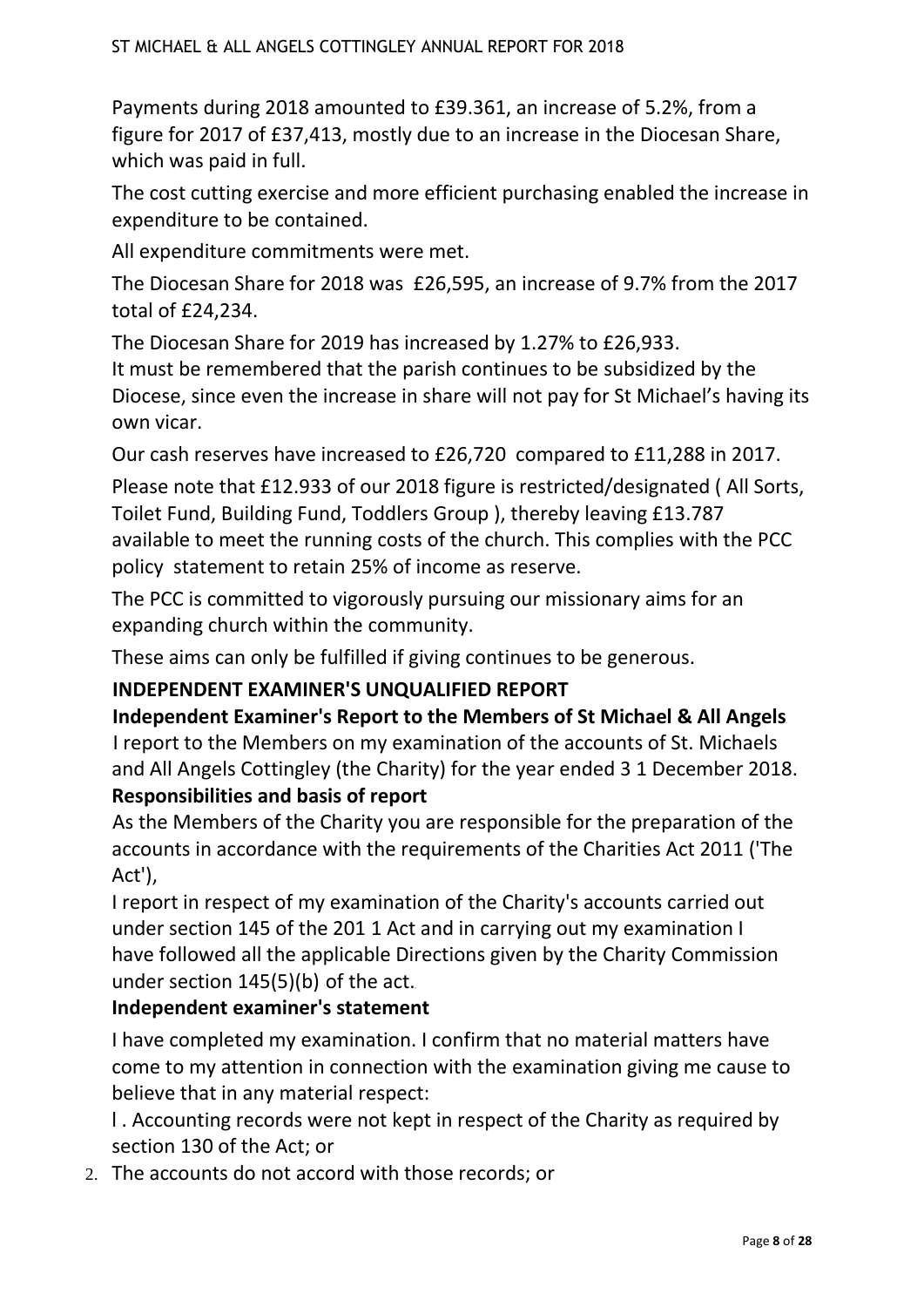3. The accounts do not comply with the applicable requirements concerning the form and content of accounts set out in the Charities (Accounts and Reports) Regulations 2008 other than any requirement that the accounts give a 'true and fair view' which is not a matter considered as part of an independent examination.

I have no concerns and have come across no other matters in connection with the examination to which attention should be drawn in this report in order to enable a proper understanding of the accounts to be reached.

M Sedgwick BSc FCA fson Buckle Limited **Pork House** Cottingley Business Park Bradford BD16 IPE<br>1846 February 2019

# **Gratitude:**

We would like to thank the following for their work in keeping the parish running throughout the year: The Churchwardens, Helen Eteson and Val Challinor Jim Wild (PCC Treasurer) PCC members Jackie Waterman The Music Group Stuart Eteson & Jan Hesselwood (Deanery Synod Reps) The Church-4-All teams The Servers Stuart & Helen Eteson, John Pearson & Robert Pells for Computer work Camilla Cross-Bridge All those involved in keeping the place clean The congregation for their support and prayers.

#### **Structure, Governance & Management**

The Parochial Church Council (PCC) is a charity excepted from registration with the Charity Commission.

The method of appointment of PCC members is set out in the Church Representation Rules.

All Church members are encouraged to register on the Electoral Roll and stand for election to the PCC.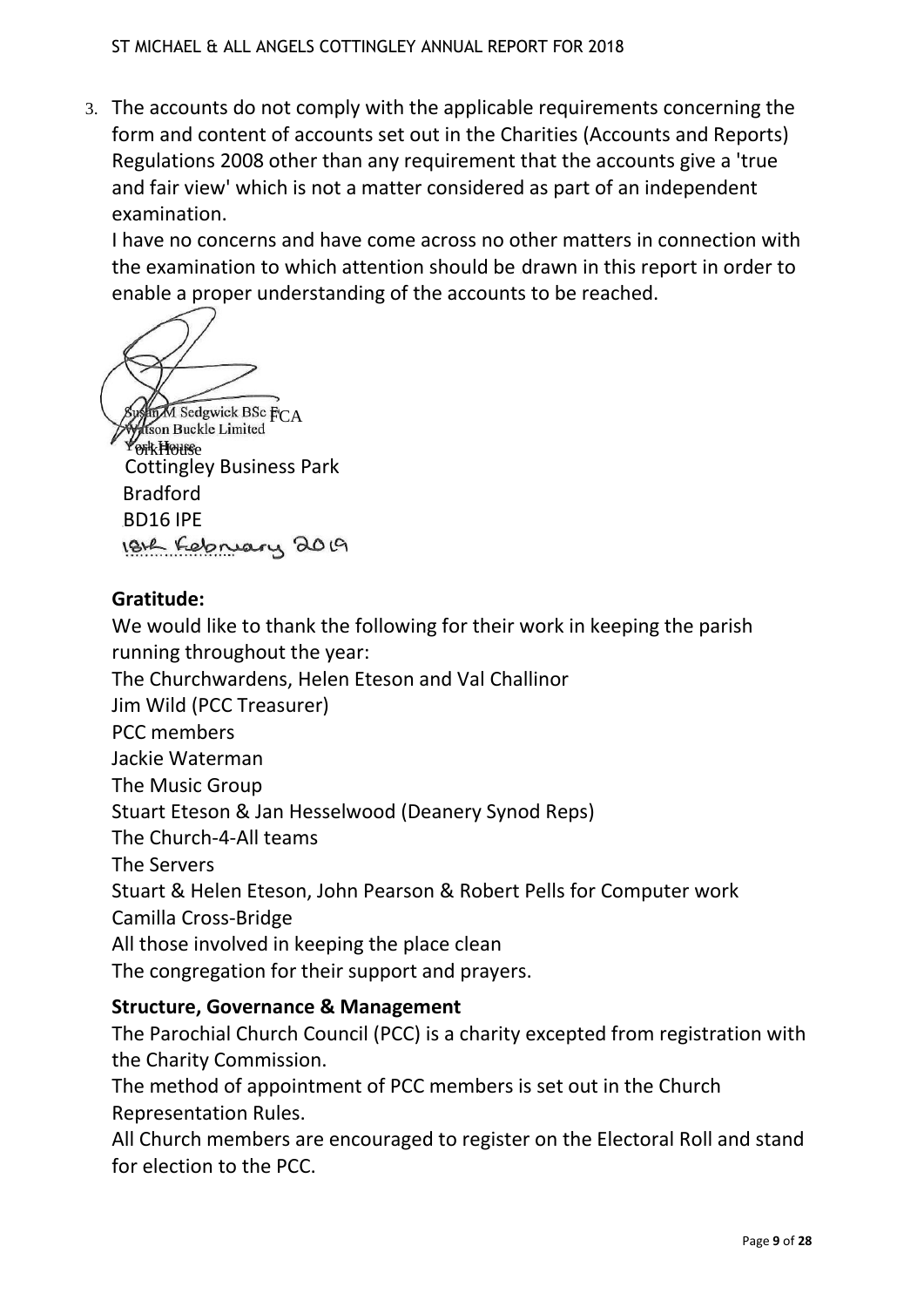Ordinary meetings of the PCC are held regularly, usually quarterly. The Standing Committee meets as and when required.

The PCC met 4 times throughout the year with an average attendance of 90%.

#### **Administrative Information**

Parish: St Michael & All Angels, Cottingley, in the Diocese of Leeds Vicar: Rev Malcolm Hendry Location: Littlelands, Cottingley. Bank: Yorkshire Bank, 73 North Street, Keighley, BD21 3SD Independent Examiner of Accounts: Susan Sedgwick, Watson Buckle Accountants. PCC Membership: PCC members who have served from the APCM of 2017 to the date this report was prepared: Ex Officio Members Incumbent: The Reverend Malcolm Hendry (From 26th March 2017), previously post vacant. Church Wardens: Helen Eteson, Val Challinor. Deanery Synod Representatives: Stuart Eteson, Jan Hesselwood. (The term of office for both runs from APCM 2017 to APCM 2020) Jim Wild (Honorary Treasurer) Chris Pearson (Honorary Secretary) Elected Members: (The term of office runs for 1 year or until the next APCM) Doug Threlfall Camilla Cross Bridge Patricia Todd John Fearnley June Robinson Darren Hale Robert Pells Judy Steel Co-opted members: Patricia Smith (Cottingley Cornerstone Centre representative from 12th May 2015)

The PCC members are trustees of the charity.

# **Approved by the P.C.C. at its meeting held on 10th March 2019 Chris Pearson**

**Honorary Secretary**

#### **Churchwardens Report**

This year has been one of small tweaks rather than major works, with a focus on maintaining the drive and enthusiasm that the arrival of a new vicar brought two years ago. The closer relationship with the Community Centre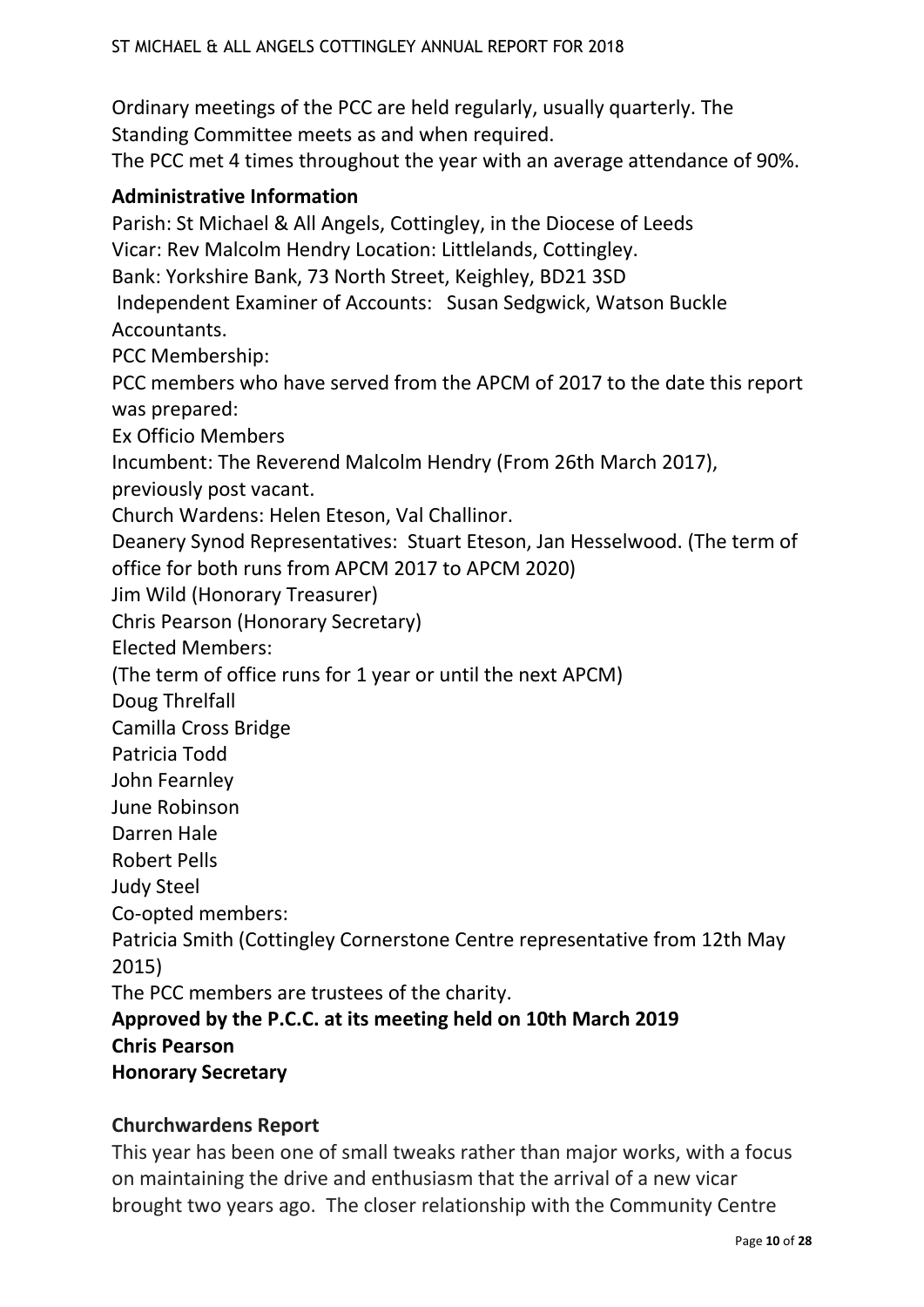has also been strengthened over this time, with strong bonds not just in how we work together to support Cottingley but also in the relationships people are developing.

The Vestry has been tidied and reorganised, different activities have their own dedicated storage space and the room is more easily used as an office and meeting space and prayer room. You may have noticed the 'meeting in progress' sign on the door, it may seem a little abrupt, but it is important that the space is able to be a private space when people need it and that people feel free to talk with Malcolm without fear of interruptions.

The noticeboards in foyer have a space for all the various groups and activities as well as community events. You will notice that the 'rogues gallery' is currently vacant – this was too out of date to be useful so we felt better taken down for now, however we would like an updated version at some point. We managed to repair lighting in the Church in time for Liz Stobart's wedding, however this repair has not lasted which suggests that we need to look at replacing the light fittings.

One of the minor adjustments you may not have noticed is that the soft close mechanisms on the doors have been adjusted so they actually do their job and the doors no longer bang – a great help if children pop in and out during a quieter part of the service.

Whilst there are areas of the Church that require major work, as and when finances allow, we do not feel there has been any further deterioration in these areas. This will continue to be monitored and should these deteriorate further then we may need to look into ways of being able to fund the work sooner than we had hoped.

We also hope to be able to move forward with the plans to increase toilet provision, some funds have already been raised towards this although we still have a little way to go.

The Quinquennial is due beginning of April and we are busy preparing for this, hopefully this will not highlight any surprises.

On behalf of the congregation we would like to thank Malcolm and Jo for everything that they do here at St Michaels, the place certainly wouldn't be the same without you. We also give our heartfelt thanks to the congregation for all you do at St Michaels and the support that you give Malcolm and Jo, ourselves and all that goes on at St Michaels.

**Helen Eteson & Val Challinor (Church Wardens)**

# **Electoral Roll report for 2019**

After a complete review of the electoral roll for this year, there are now 64 members of St. Michael's church at Cottingley. We warmly welcome the following 8 new people on to the roll. Wendy Briggs, Patricia Curd, Angela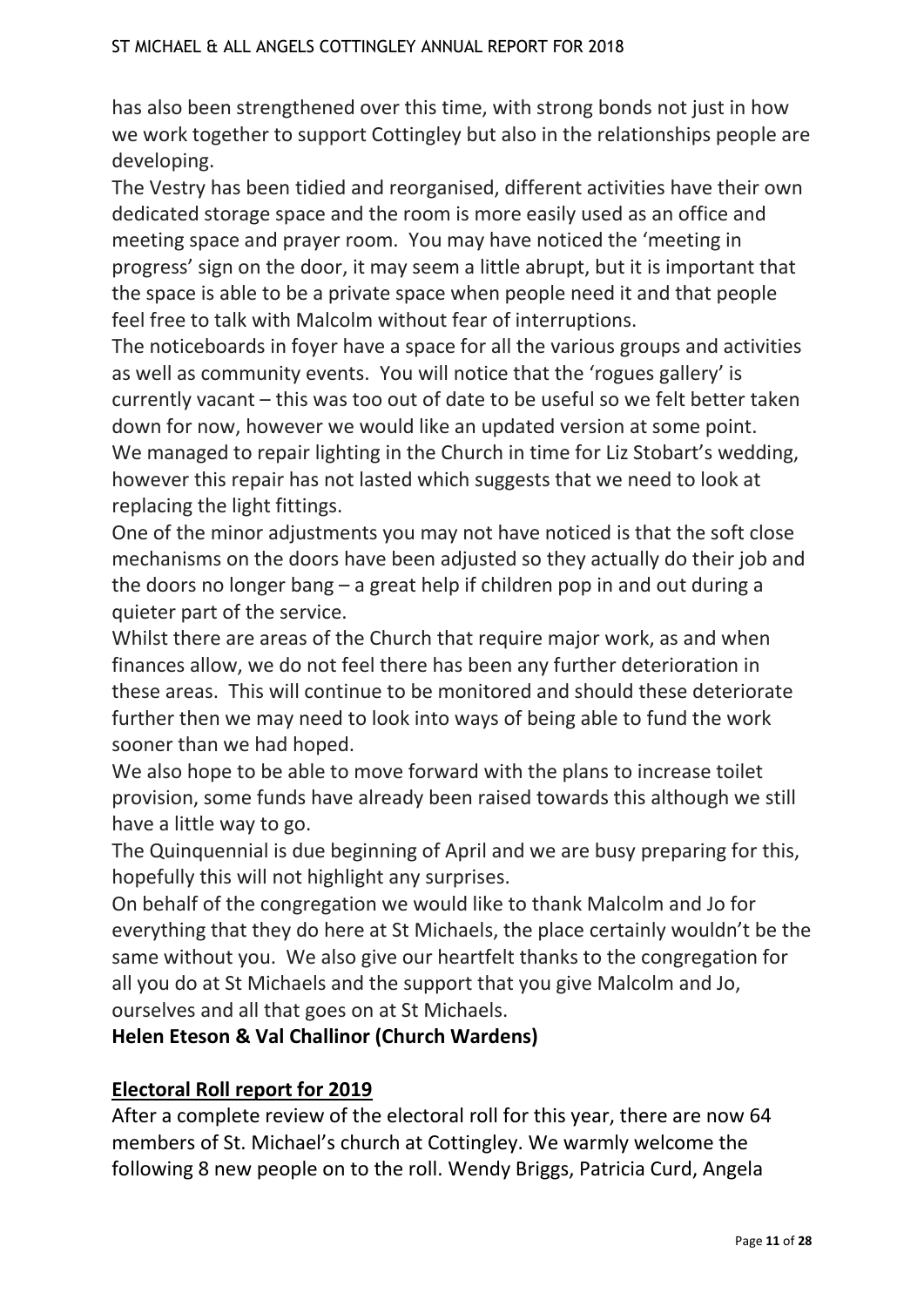Graham, Lesley Haynes, Sylvie Harris, Sarah McClements, Deborah Saia and Tracey Slater.

# **June Robinson (Electoral Roll Officer )**

# **Safeguarding Report February 2019**

Our Safeguarding Policy Document is on the notice board should anyone want to read it and my contact details are there also. All our DBS checks are now carried out by a new disclosure service "thirtyone:eight", these checks are all done on line and are very quick and efficient and are usually returned to us within days.

The checks last for 5 years and the timeline for applicants to register with the DBS Update Service has been exended from 19 days to 30 days from the date on their certificate and it is up to the individual to ensure that this is done

By the time you read this, all the volunteers who work in Church will have either done the online course in safeguarding or have attended the course which was held in Church in February and everyone will have updated DBS checks, which means that all our volunteers are meeting the requirements of the diocese.

If anyone has any queries or concerns, then please come and talk to me. **Tricia Smith Safeguarding Officer** 

#### **Servers Report**

Being a Server is a way of assisting Malcolm during the Communion services on a Sunday Morning. The job is not too hard, but it does consist of a little more than simply carrying the cross in and out of Church. This year, for example, we have begun to do the clearing up after Communion.

Now that there is only one server at each service, it is a job that we only really need to do about once every five or six weeks in average, but there is still room for more people to join us! We have been happy to add Chris Steel to our ranks this year.

Serving should be a joyful way of participating in the Service and is a good way of Serving the Church community. If you want to know more about what we do, please contact any of the servers and we would be only too happy to talk to you about this wonderful work.

#### **Chris Pearson**

# **Cottingley Community Centre Report February, 2019**

It has been yet another very busy year for Cottingley Community Centre. Thanks go to the trustees, staff team and the many volunteers for their continued hard work. One of our trustees, Helen Eteson had to step down from her role when she became part time Interim Assistant Manager of the Centre last June following the resignation of Kirsty Callaghan.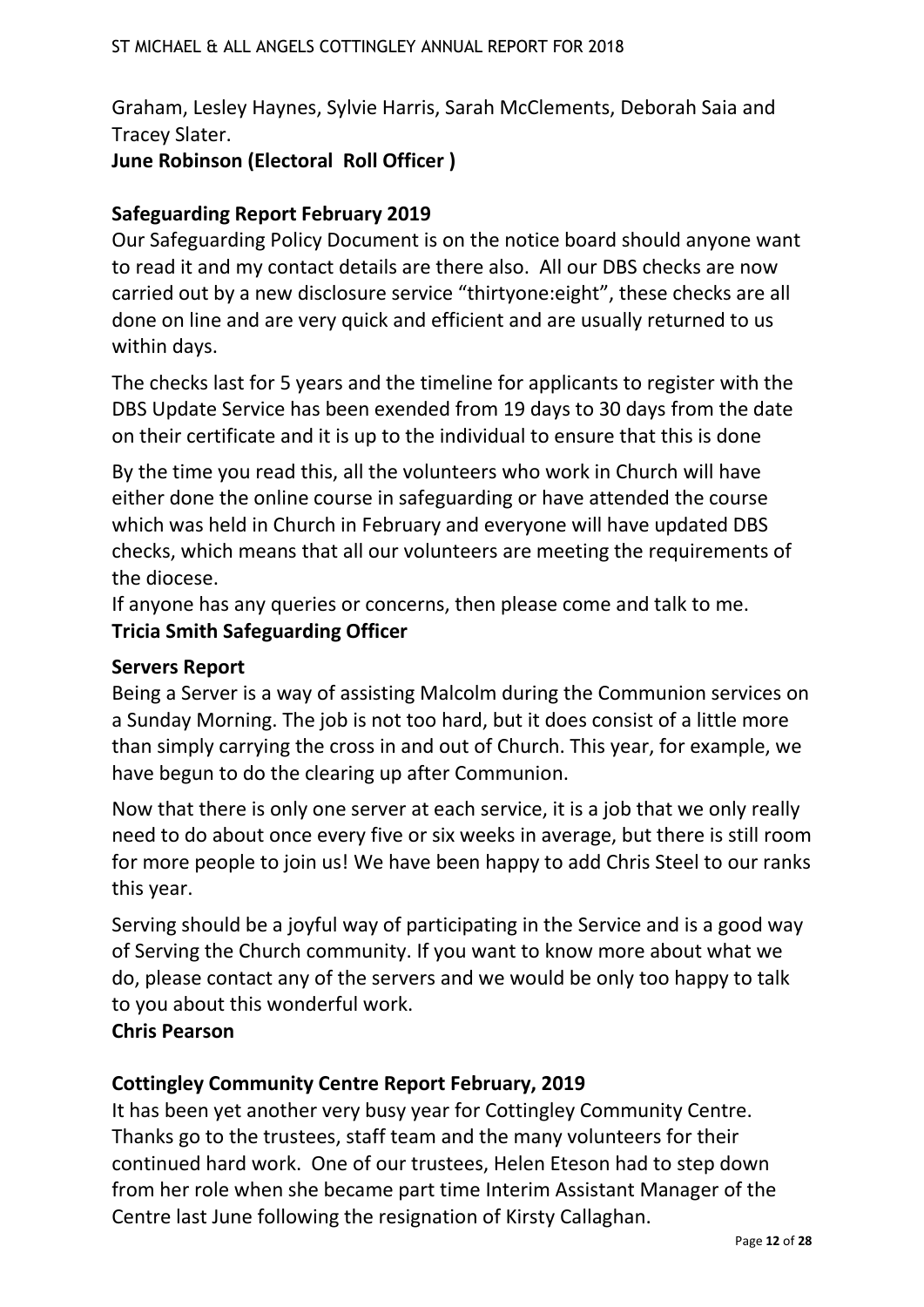Later in the year Helen successfully applied and was appointed to the full time post of Centre Manager with effect from 1<sup>st</sup> January, 2019 and we all wish her every success in this challenging new post.

Val Challoner replaced Helen on the Board of Trustees as the Church Warden representative. We have also successfully recruited Richard Worsley to the board of trustees during 2018 which means that we are now fully staffed on the Board

The Centre continues to be used by a variety of groups and the classes are well attended. New activities have been introduced during the year such as a monthly Youth Night, A Wellness Group, A Cyber Safety Evening for parents to help them keep their children safe on line and Come Dancing with live music on the third Saturday of each month. Helen is always looking for new ideas and would be interested in hearing what you want from the Centre.

The Centre's café is now being successful run by our new Café Manager Samantha Gill who has recently passed her level 3 Food Safety and Hygiene for Supervisors which helps her in her work supporting the students from Bradford College on a Monday, Hazelbeck on a Thursday and Beechcliffe on a Friday who join us to gain work experience.

Sam says that she is enjoying working alongside students with learning difficulties and teaching them new skills. Following a recent inspection from the Food Standards Agency the café was rated a 4 which means that hygiene standards are good.

The Sunday community lunch which is usually held on the first Sunday of the month is always well attended and comments from the diners are very favourable. On Mothers Day we held a special lunch and Mum's were given a free glass of wine

There are lots of events planned for the future such as a family disco, a Spring Fayre, Race Night, pancake party, A Wedding Fair and Kitty Lamare presents an evening of music from the decades. Details of all events are advertised in the Connexions Magazine which is deliverd to every home in Cottingley and also available from reception.

Many events have taken place during the past year, a Neil Diamond Tribute Night, 100<sup>th</sup> Anniversary of the end of WW1, a Curry Night, a Halloween party, children's Christmas Party, a Christmas Fayre followed by the turning on of the Christmas lights, Christmas lunch and a very successful "Birthday Bash" to celebrate the 10<sup>th</sup> anniversary of the centre and Church which was attended by the Lord Mayor of Bradford, Councillor Zafar Ali, Baroness Margaret Eaton, Bingley Town Councillor Howard Clough and Andy Jolley, Archdeacon of Bradford. Philip Davies MP attended the Sunday morning service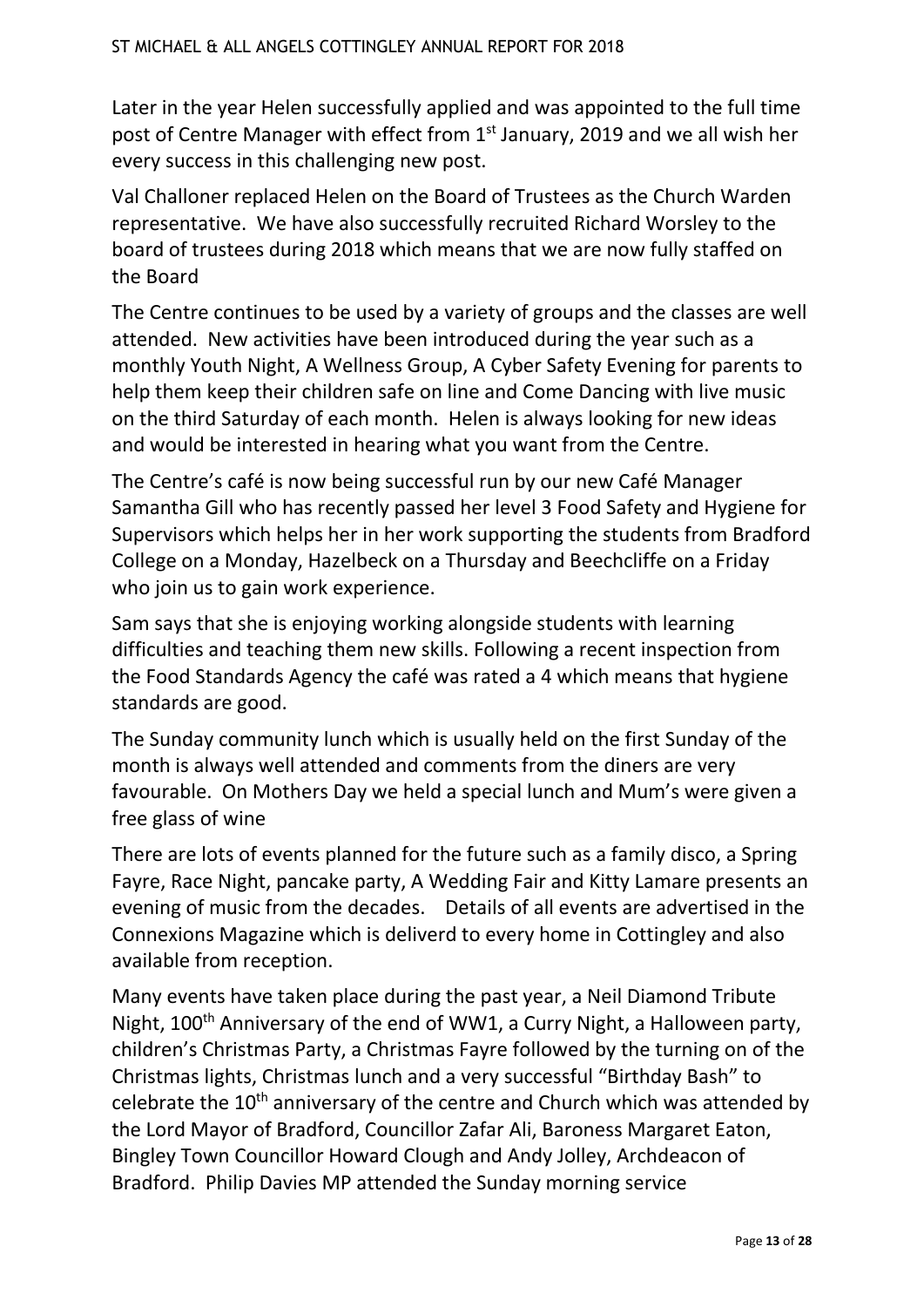The Centre is always looking for volunteers, particularly in the café, if you feel you can help in any way please contact Helen. Finally, may I remind you that Cottingley Community Centre is your Community Centre, please support the events that take place there.

#### **Tricia Smith Cottingley Community Centre Trustee**

#### **Songs of praise**

Having started out as an idea we thought we'd try just to see if anyone was interested, Songs of Praise is now in its  $9<sup>th</sup>$  year. Originally the intention was to provide a Service once a month which would give the senior members of the congregation the opportunity to sing some of the "more traditional" hymns. Nine years on and age no longer matters for everyone is made welcome [including those with four legs and a tail] and the singing of the "less traditional" hymns can at times be quite robust!

At the end of October we were saddened to hear of the passing of Patricia Holliday so soon after she and Bill had moved to Liverpool to be with their family. Apart from illness and times when they were away Patricia attended every Songs of Praise often inspiring us with her "Thought for the Day." Patricia supported us both in this life and beyond and it was her specific wish that after her funeral the 'Thanksgiving Service' held in her memory should be after the style of Songs of Praise.

Finally a big 'thank you' to all those who faithfully turn up every month and especially those who lend their support in both practical and prayerful ways, it is much appreciated.

#### **Jackie Waterman (team leader)**

#### **Caring and Sharing**

It has now been over a year since the start of our "Caring and Sharing" group, meeting on Thursday mornings in church. We share news and stories whilst filling our bellies with toast (white, brown or sometimes black if Jackie gets hold of the toaster!) and a variety of marmalades, a favourite being the whisky flavoured variety.

We have tried our hand at a few crafts inc. making Easter Crosses from ribbon, this Easter we may do Easter bonnets! But mostly find ourselves happily chatting and occasionally modelling the variety of clothes that are hung on our swap shop rail every week. Also, we all have to have our weekly snuggle with Lilly our four legged friend who comes faithfully every week to bring a cheery smile to our members.

We now have up to around 25 people attending and if anyone is missing people are always quick to ask are, they ok. Our indoor curling "team" is getting more competitive every week.

At Christmas we organised the collection of 113 shoeboxes from church and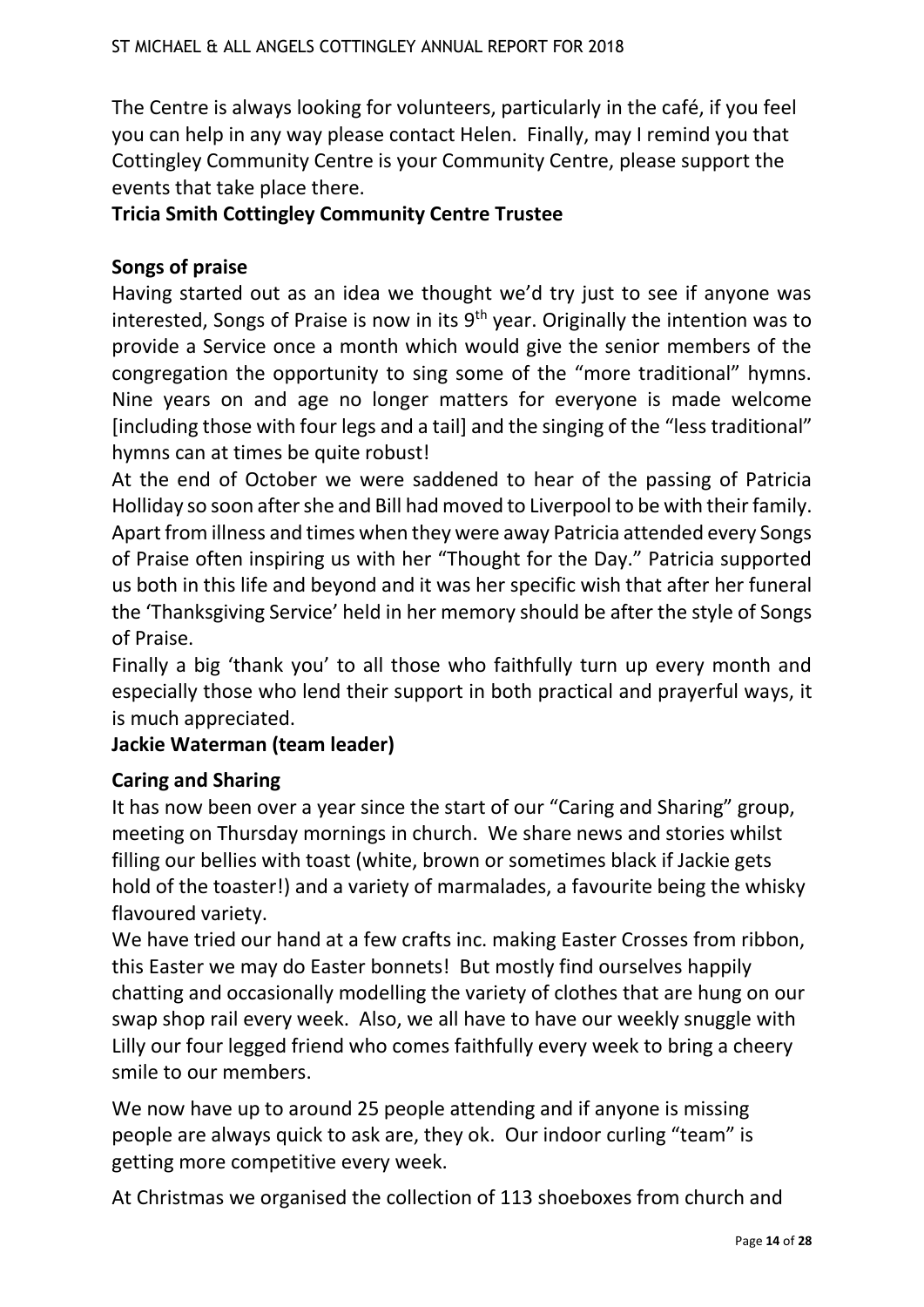the community a lot of which the group helped to pack and wrap. These were delivered to Liberia.

Our small team of helpers are very enthusiastic, but we find ourselves enjoying our time together with not much work to do because our seniors run the group on their own really, helping to wash up, put away clothes and games, fold table cloths, move chairs etc. and they enjoy every minute of it. It is an honour to be part of this wonderful group.

## **Jo-Ann Hendry (facilitator)**

## **Mothers' Union Report St Michael's AGM**

We have had another successful year but we were very sad when our secretary Anne Turner passed away in March, she was an amazing lady and was very rtive St Michaels' and particularly Mothers' Union \*We meet on the 1 st Tuesday in each month and have had some excellent speakers. We also visit neighbouring branches and their members joined us when the speaker was Leeds Diocese M.I.J President Jean Thurman.

Our 2019 programme is on the Mothers 'Union board in the church and everyone is invited to join us if a particular subject interests them. We have a membership of around 20 but the worldwide membership is over 4 million and growing and by our Fund raising in 2018 we were able to send almost E600 to support M.IJ. members overseas, often living in very harsh conditions. Also to the 'Away from it All\* caravans at Filey to enable families locally to have a holiday who would otherwise find it impossible to have break ,We also send a donation to the Women's Refuge in Bradford This reaches them through a Bradford M.U member.

We continue to keep in touch with Joyce Clapperton and Mollie Tillie, who are members at the MU Indoor Members' Prayer Circle and they also receive news from the representative for the Leeds Diocese Janet Richardson. AS individuals we continue to support Malcolm and the Church here in Cottingley in so many ways and are happy to do so.

Her Majesty the Queen is our Patron. The Mother' Union was founded 141 years ago by Mary Sumner, the wife of the Vicar of a small country parish in Hampshire.Little did she know how it would grow!

I would like to repeat her prayer "All this day, O Lord, let me touch as many lives as possible for thee; and every life I touch\* do thou by thy spirit quicken, whether through the word I speak, the prayer I breathe,or the life I live" Amen How about joining us? Bishop Toby is a member so why not you?

Kathleen Wrarth,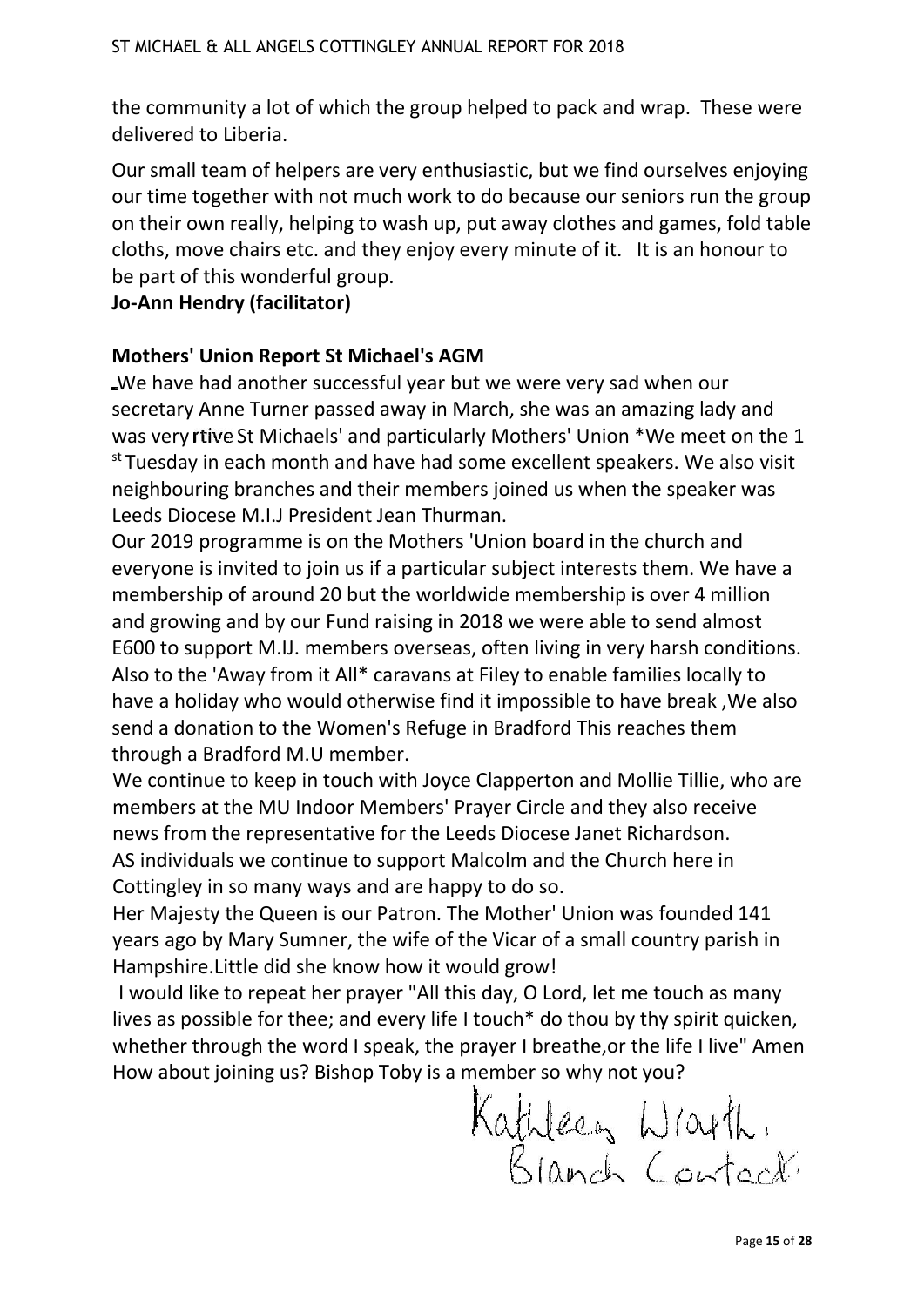# **Mums and Toddlers**

At the start of this year we made some changes to the toddler group. Helen has been looking after and working with this group for some time now but as she has now started working full time she has had to step down.

This group was always meant to be a parent lead group, but Helen was very heavily relied on for setting up and putting away. And along with Lorraine, Margret and John they have done a fantastic job keeping it going

However, things do change people step down people move on. I spoke to the mums and sent them letters explaining Helen was stepping down and while I could not be there every week, I would make sure the church was open and things set up.

Lorraine, Margret and John very kindly said they would carry on helping and doing what they always do and that is very much appreciated by all the parents.

The parents have really stepped up and they now put everything away, they are organizing future outings, toy cleaning and replacements. Numbers are up and down as always but we have seen a few new faces this year and that's always encouraging. I do call in when I can and find it a great place for outreach and fun. Some of the mums, carers and grandparents now come through into the centre for lunch and I have three baptisms booked this year from the group. God is working his purpose out in Cottingley and that is clear in this group.

# **Malcolm**

# **Sunday Gang Report**

Sunday Gang is an opportunity for our young people and leaders to work together and explore bible stories and teachings in an informal, fun way! This year we have continued to see a group of between 6-12 young people from 0- 14 years come together and learn together.

We have explored the bible through drama and poetry. We have shared prayers and readings; painted; made posters; completed quizzes and puzzles; enjoyed bingo and musical statues; we have made sweet things (and of course eaten a few sweet things along the way!); and through all of this, we have shared in learning about the word of God.

We had a very successful Pentecost service, joining with the congregation outside. The salad spinner Pentecost flames were a great success! The tin can pancakes for Shrove Tuesday on the other hand, where not as successful. Never the less, the ice cream and decorations to go with the pancakes were greatly enjoyed!

I have been very proud of the group in wanting to share our story telling and learning with the congregation. I have seen individual's grow in confidence to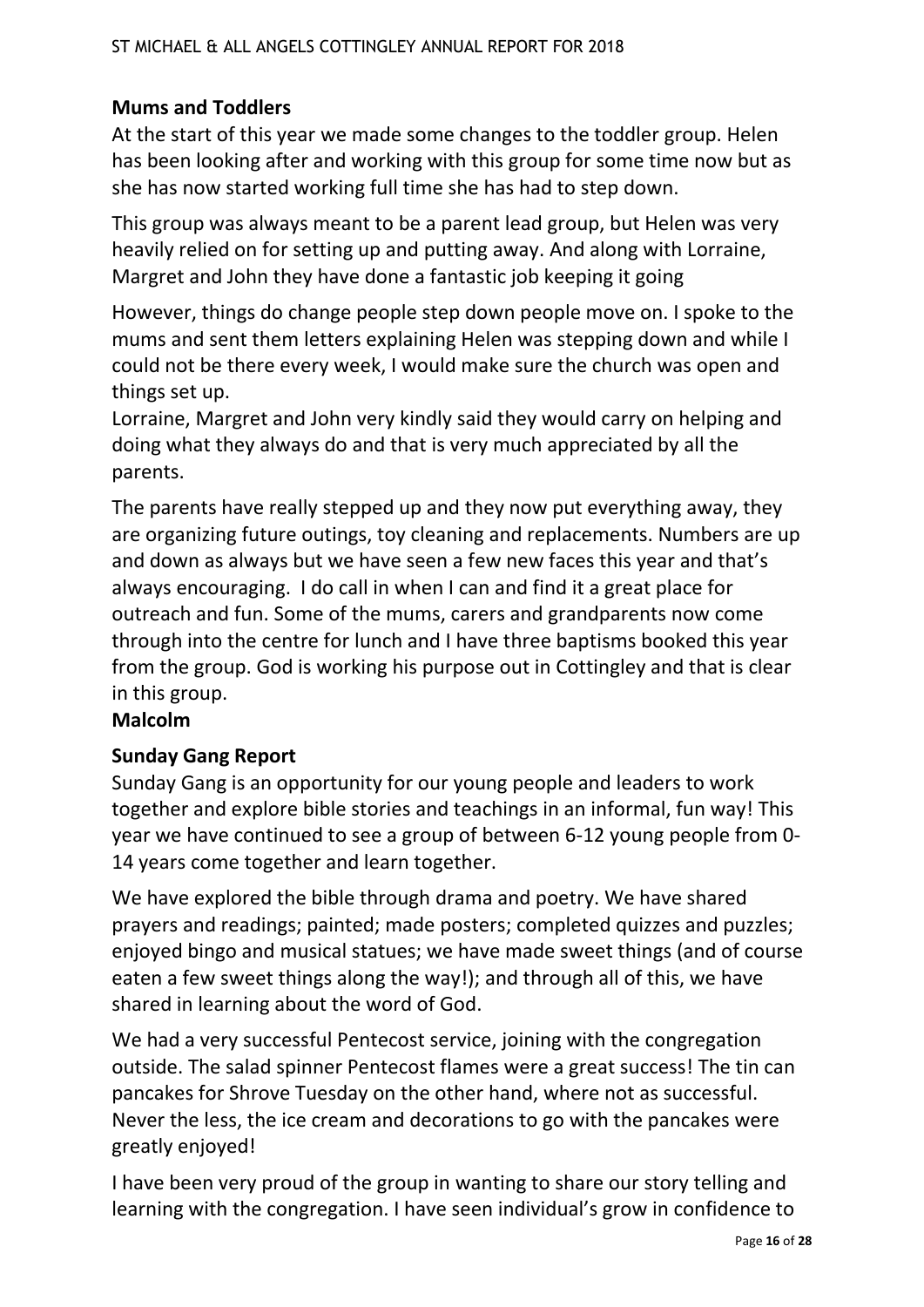share their activities and speak into 'the dreaded microphone'. Older members of the group are active to help the younger ones and we work together, to learn together.

More often than not, the young people are the ones teaching me and Val! No matter how prepared and planned I maybe, someone is bound to ask a question I was not prepared for, or make a comment I did not expect. Never the less, these comments and questions help me to learn and show a fantastic insight into how our young people learn and develop their faith. **Laura Stuart (Sunday Gang Leader)**





# **All Sorts**

Our All Sorts family sessions on a Friday afternoon centre around a bible story or theme, with exciting crafts, games and large-scale model making. These fun events are designed to reach out and engage with families in an adaptable way which meets their needs. It's proving a popular activity and we're now fully booked each month with around 32 children and their parents attending. Our April 2018 session was called 'The Lost Sheep' and we made lots of sheepthemed bookmarks, bracelets and puppets. We divided the church into zones and the children moved around experiencing different activities in each area. We set fun and engaging challenges for the children, including building a giant sheep out of paper plates!

Other All Sorts themes during the year were Noah's Ark, Fruits of the Spirit and Candlemas. We also held a special session called 'Loving, Living, Giving' as part of our church-wide Stewardship campaign where we explored with the children how we can all give something back to our church and our community. Our Poppy Day session was a fantastic way to teach the children about Remembrance – we made wreaths and laid them at a 'cenotaph' as we acted out the first Remembrance Day. The church looked amazing with all the poppy-themed crafts. We also held a Christmas Party in December with music,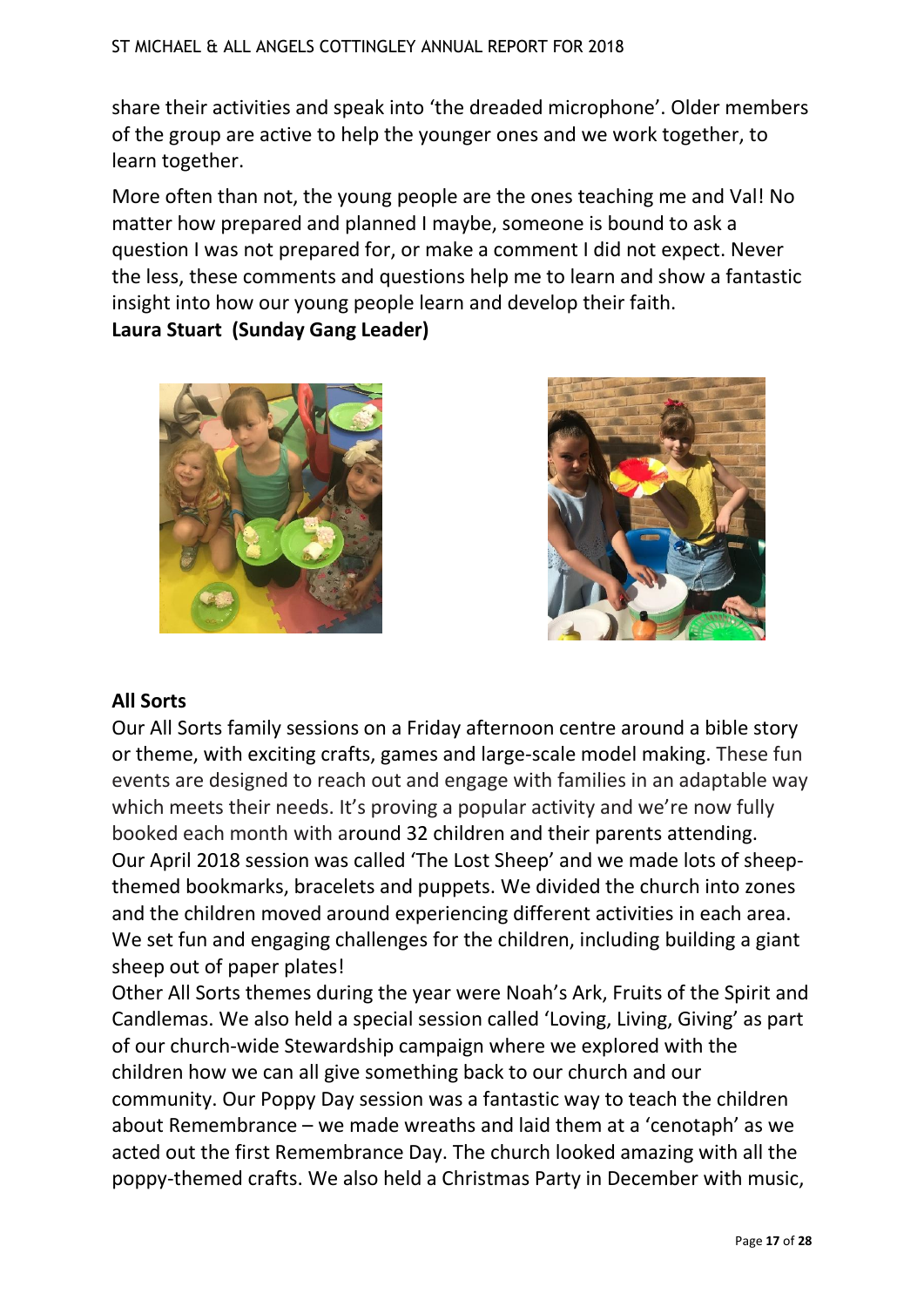games and prizes, and the families brought a dish each for a bring and share party tea.

At the end of each All Sorts session parents join to look at everything the children have been doing. We then all enjoy a wonderful tea together with food generously prepared by members of Mothers' Union.

We receive very positive feedback from the children and their families, including this comment: "First time my daughter has been to All Sorts! She loved it, will be booking again!"

In 2017, All Sorts was successful in being chosen for the Co-op Local Community Fund, which achieved a wonderful total of £5,513 for our group. With an added portion of funding from the Co-op in 2018, the final amount came to an amazing £6,700! We are so incredibly blessed to receive this funding and so grateful to our congregation and local people who chose us as their favourite cause – thank you!

So far the funds have been put to good use to purchase equipment, and arts and crafts supplies for our activities. We were able to give all the children a special nativity advent calendar and a Christmas gift each. Our leaders now have fabulous All Sorts t-shirts so everyone knows who we are. An Adventure Day is being organised to take the children to Nell Bank for some outdoor activities. A fun circus skills workshop was held in February 2019, where circus performers came to church and taught the children plate spinning, juggling and unicycling!

We look forward to sharing God's love with local families. We aim to build on our All Sorts concept and use the funding for more exciting sessions in the coming year to give families a day to remember. We are so blessed to have wonderful volunteers who make it happen each month – thank you! **Camilla Cross Bridge (Leader and team member)**

# **Church 4 All**

has continued to be a staple in the monthly offering of services which St Michael's offers. It is usually a shorter and more lively service with the worship band and a team made up of people from the congregation leading the service with support from Malcolm. Some of the themes we have looked at this year include Mother's Day, Junior Songs of Praise service, Fruits of the Spirit, Trinity, Healing, stewardship, Looking after Gods World, Harvest, Remembrance and Advent.

We have been blessed this year by Dan Callaghan joining us on guitar in the band which has certainly livened up the music. As always, the team that work hard to put the services together are one of the gems here at St Michael's and it is wonderful to see all of them growing in confidence and sharing their faith a they develop this ministry.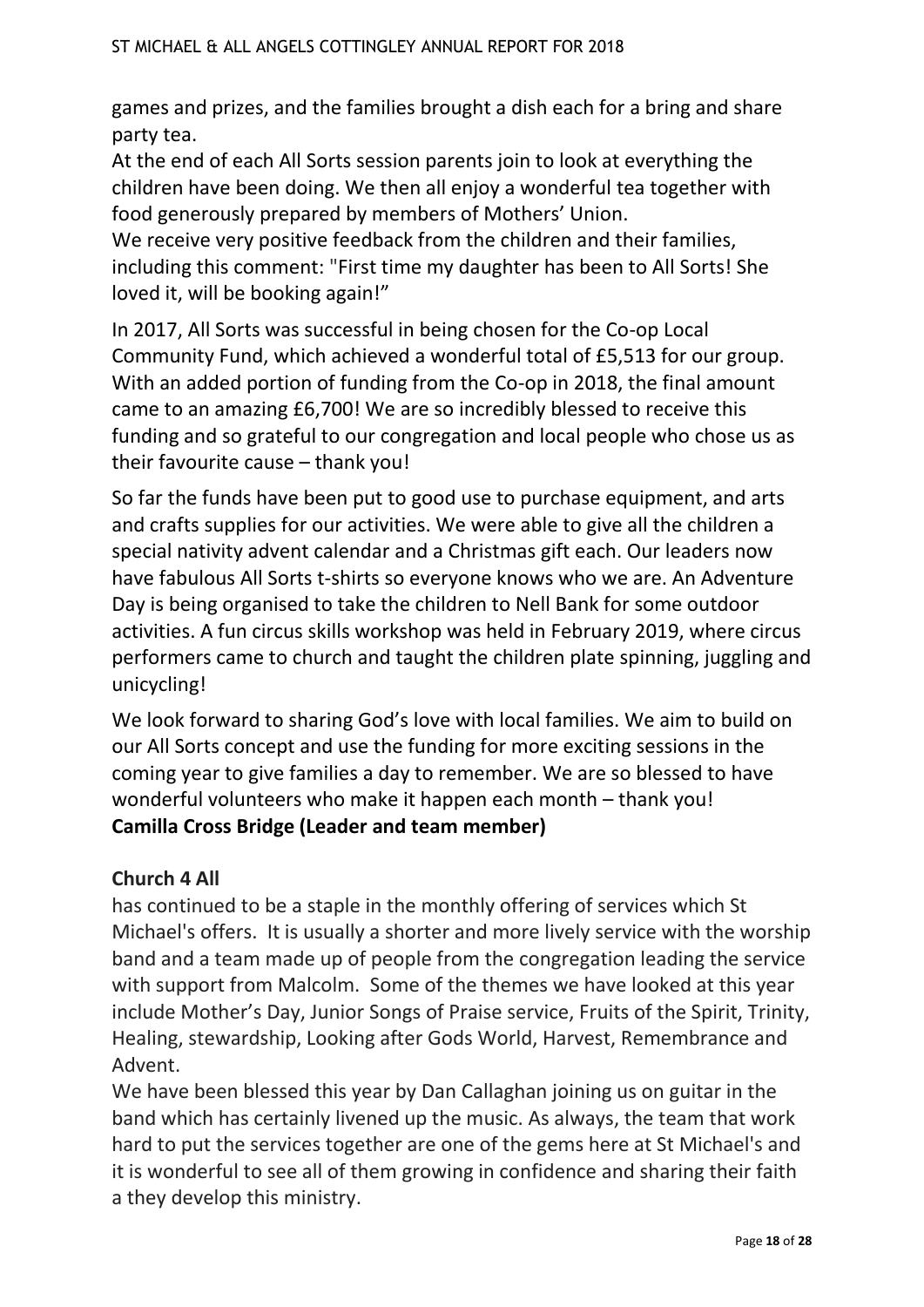We can honestly say not all the services have been as successful as others, but we are not experts and we are constantly learning and trying new things. As with any service sometimes the Church has been packed out and other times it has been relatively quiet. We try to listen to feedback from the congregation and make changes accordingly so please do keep your comments and suggestions coming in, both positive and negative, everything helps us keep planning and developing these services for the future. We really want these services to be a place where being part of worship doesn't seem quite so formal, where it is more accessible to children and those not so familiar with 'Church life' and a service where people can feel safe to test their comfort zone and maybe have a go at leading something up at the front - a place to explore what God is calling you to do.

#### **Helen Eteson (Leader and team member)**

#### **Pudding Club**

Pudding club is a joy to be part of. We talk about everything under the sun and enjoy puddings brought by everyone and anyone. We do have a more serious side, but this is done in a light-hearted manor. We have looked at many subjects over the last twelve months not just from scripture but from the world around us, from global warming to racism, from world leaders to our family. Right now, we are doing the moving on course from the leading your church into growth session.

We have open discussions without judgment and criticism of other people's thoughts or views, we are not all Christians and don't all worship at St Michaels and All Angels, but we do start and finish with prayer. We are very well established now and have started to invite new people along. If you would like to be part of this group, please do talk to me.

If your thing is hard core bible study this is not for you. If being organised or having a set plan for each meeting is your thing this is not the group for you. We go with the flow and some weeks we might just be there to comfort someone who has a problem they have shared. Sometimes we talk in depth and sometimes we just chill out and enjoy each others company. We literally do go with the flow and how people are feeling on the night our aim is to invite people who are still exploring their faith to join in with those who have a faith and those who are still looking. But to be warm open and welcoming. **Malcolm and Jo-ann (facilitators)** 

#### **Mums and Toddlers**

At the start of this year we made some changes to the toddler group. Helen has been looking after and working with this group for some time now but as she has now started working full time she has had to step down.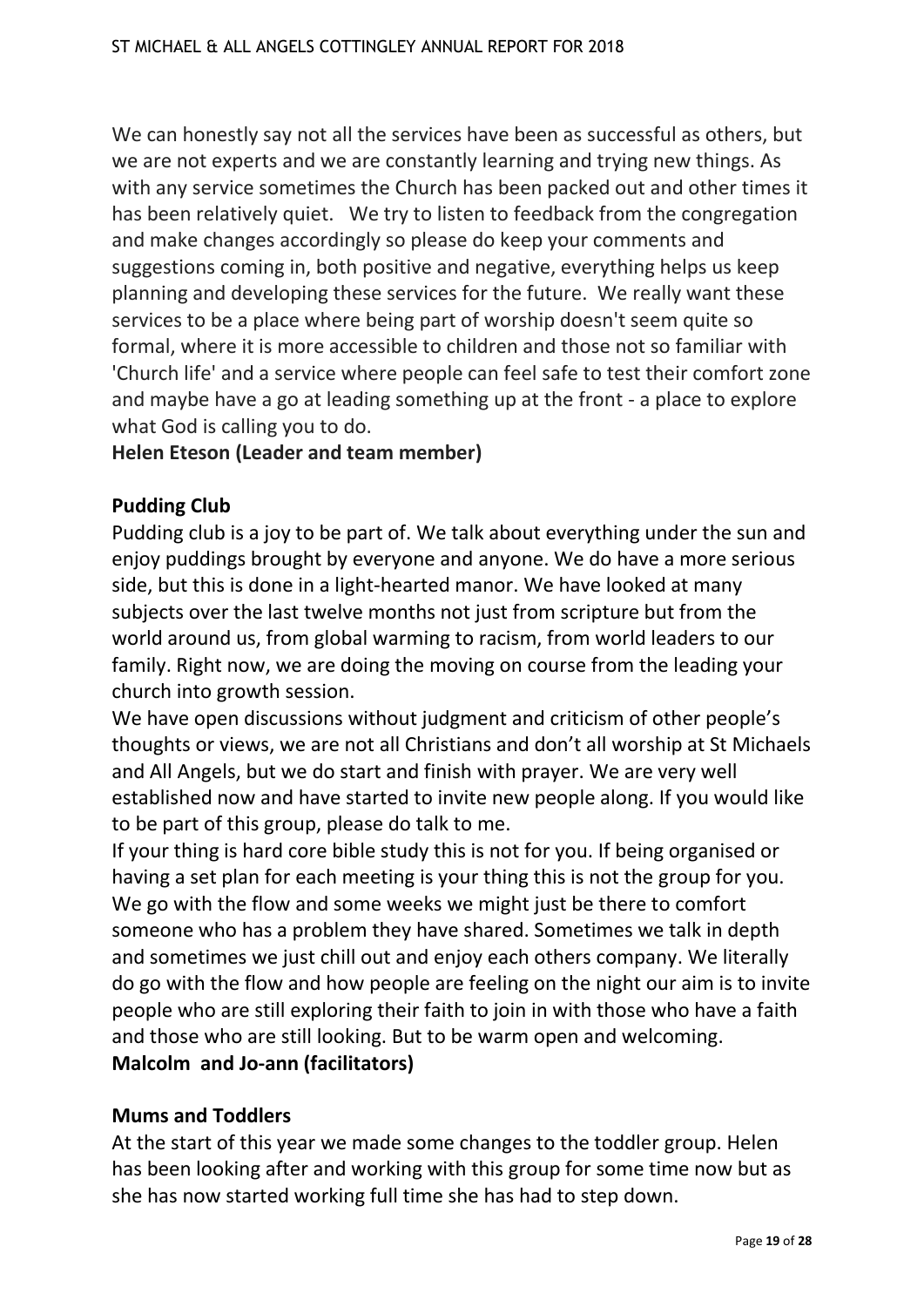This group was always meant to be a parent lead group, but Helen was very heavily relied on for setting up and putting away. And along with Lorraine, Margret and John they have done a fantastic job keeping it going

However, things do change people step down people move on. I spoke to the mums and sent them letters explaining Helen was stepping down and while I could not be there every week, I would make sure the church was open and things set up.

Lorraine, Margret and John very kindly said they would carry on helping and doing what they always do and that is very much appreciated by all the parents.

The parents have really stepped up and they now put everything away, they are organizing future outings, toy cleaning and replacements. Numbers are up and down as always but we have seen a few new faces this year and that's always encouraging. I do call in when I can and find it a great place for outreach and fun. Some of the mums, carers and grandparents now come through into the centre for lunch and I have three baptisms booked this year from the group. God is working his purpose out in Cottingley and that is clear in this group.

**Malcolm**

# **The senior's fellowship group**

At various times during the year we have been getting together to look at the bible from a different perspective. Having grown up in an age when passages from scripture were learnt by heart with no questions asked we have been taking a closer look at what the bible is actually saying to us today, like for example the Lord's prayer, something we say every Sunday but perhaps never think about the meaning behind it. We have enjoyed the opportunity for sharing our faith and what it means to us, both as individuals and as church members and we finished the year by getting together for a meal at the Community Centre.

# **Jackie Waterman(Group Leader)**

# **THE MUSIC GROUP**

After three years of searching for a lead guitarist to assist Darren on base we have been delighted to welcome Dan Callaghan. Dan plays for all the Sunday Services including Church4All and he accompanies the Singing Group on Wednesday evenings. The Music Group's biggest challenge has been to lead the first ever "Christmas Big Sing" which provided an opportunity for both the church and the local community to come together to sing some favourite Carols and Christmas Songs. It was well attended together with many requests for another one next Christmas. Following close behind came the "Christingle Service" on Christmas Eve when children and adults alike filled every inch of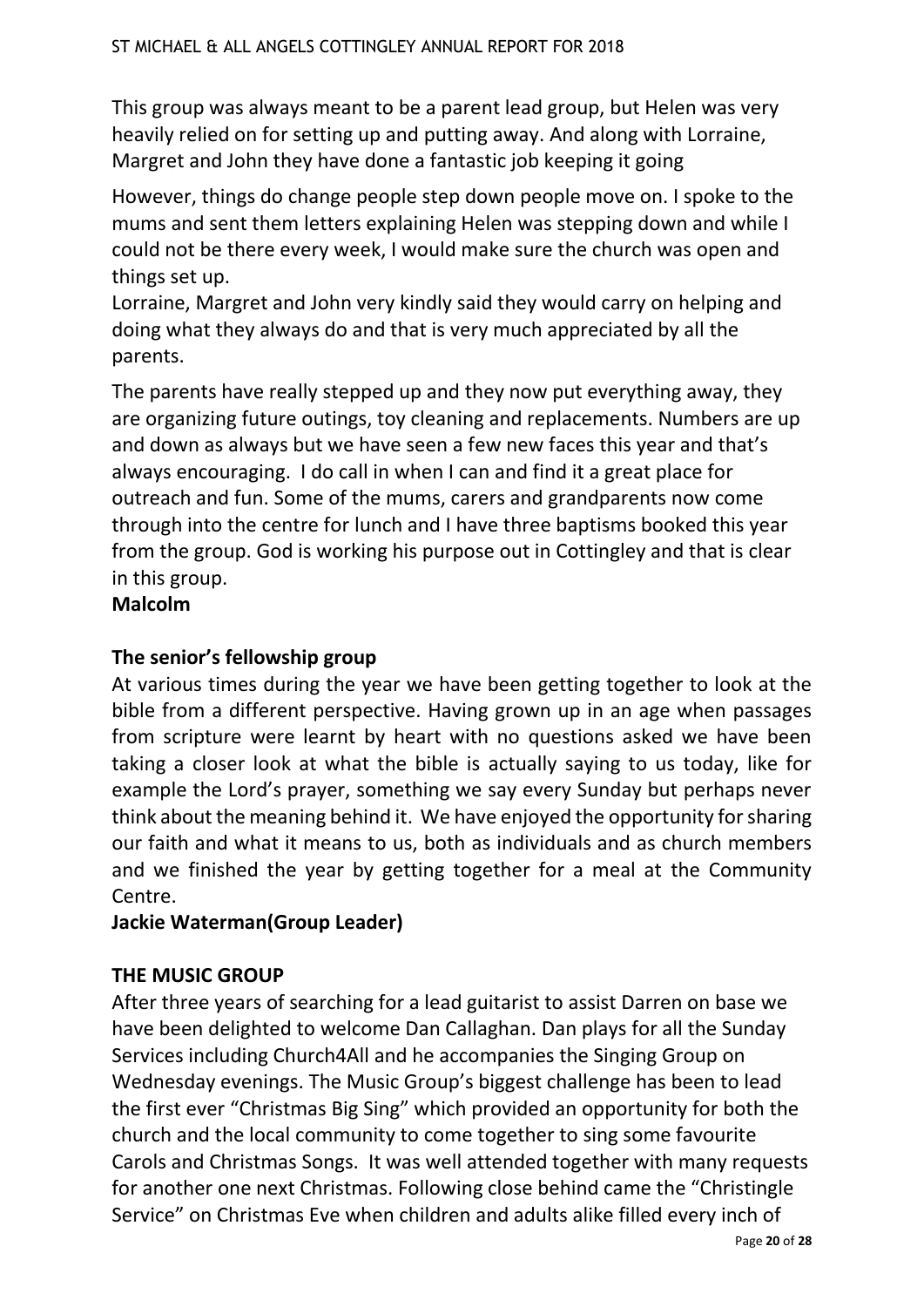both the Church and the Centre. It was good to see the return of those who regularly join our own Music Group for the "Christingle Service" and also this year for the "Christmas Big Sing" So our thanks go to Janice and Carly on guitar, Aaron on drums and Laura and Lily on vocals.

# **Jackie Waterman(Group Leader)**

# **THE SINGING GROUP**

During this past year we have really missed those members of the group who have not been able to be with us because of illness, especially those who have undergone an operation or needed to spent a long time in hospital. We are grateful for the continuing support and encouragement we receive from members of the congregation as we do our best to ensure that music remains an integral part of our Sunday worship.

Just a reminder that the Singing Group is not a closed shop and anyone who enjoys singing is welcome to join us. Don't make the mistake of thinking you can't sing instead come and discover you can on a Wednesday evening anytime between 7.p.m and 8.30.p.m.

**Jackie Waterman(Group Leader)**

# **1 st COTTINGLEY GUIDES 2018-2019**

Yet another very busy year for the Unit.

Camp had a New Zealand theme with Maori crafts and activities. One day was done 'upside down' with breakfast at supper time and supper at breakfast time! Very confusing.

The Plant Sale was a great success as was our McMillan Coffee Morning. Our weekend at Playaway took a Party Theme as one of our Young Leaders turned 18 and we held a surprise party for her.

A trip to Delightful Diva's in Bingley gave the girls skin care and hygiene tips pertaining to their particular age groups.

The girls made poppies from plastic bottles to display in Church for the Remembrance Service and joined in with the parade and service.

Girlguiding UK set a challenge for Units to discover as much about The Suffragettes as they could. The girls found the subject quite riveting and lots of ideas and challenges were explored.

At the moment they are undertaking challenges based around Dementia Awareness and are hoping to raise funds for the cause by hosting a stall at the Spring Fayre.

We have tried to take part in all the Bingley Division activities and to participate in our local Cottingley events as well . Quite an undertaking for the Leaders who are all volunteers and give up many hours of their time to enable the girls to take part. Well done everyone!

This year sees the launch of a new programme with a whole new set of badges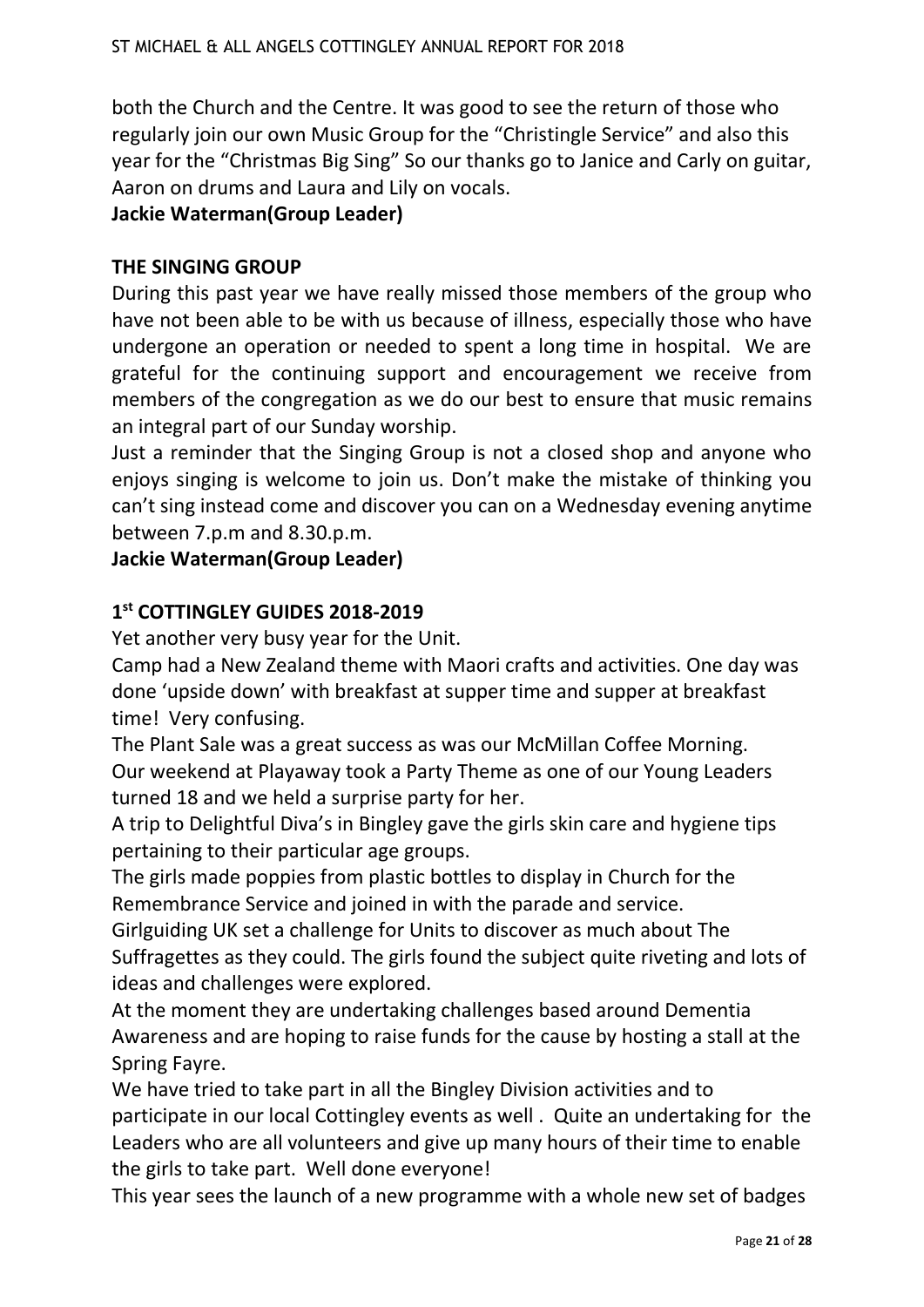and challenges and a very different way of working which will include the Rainbows and Brownies too. After the initial teething problems this new programme will breathe new life into everything that we do and will give us exciting times ahead.

#### **Rainbows Sept2017 to Aug 2018**

Over the last year we have completed 3 Rainbow Roundabout Badges, had a Christmas Craft evening with the Brownies, as well as a sausage sizzle in the summer again joining in the with Brownies.

We joined the community for the Remembrance Day service a the local church where the Rainbows helped with the readings. We celebrated Thinking Day with other units from our division.

We completed many different crafts from around the world as well as looking at things closer to home on a walk around the local area.

Just before the Summer holiday we started looking at activities from the new programme which started in September of this year -more about that next year.

This year we said Goodbye to Alice (Tiger) who went away to university in Sept.

#### **Brownies Sept 2017 to Aug 2018**

As mentioned in the Rainbows report we did our Christmas craft night and Summer sausage sizzler with them, we also took part in the Remembrance Day service at the church with the Brownies reading.

In April we went on a World Cruise at the Playaways were we did lots of crafts, enjoyed the on board swimming pool and the cabaret where all the passengers entertained the crew!

The Brownies as usual helped to plan the termly programme trying to include as many food based crafts, helped with ideas by Wolf and Bunny.

Over the last year we have tried to gain as many badges as possible during the meetings and encouraging the girls to complete them at home as the programme changed in September with the new programme themes- but as said in the Rainbows report more on that next year.

In July we also said goodbye to Nancy (Wolf) after 3 years as her daughter moved into guides

#### **Muriel Baines**

#### **Places of welcome**

We meet on a Monday in the Church 1.30pm to 3.30pm for tea/coffee and a chat. Its very informal and friendly and there are biscuits and sometimes cake !. We discuss everything and anything, although we avoid "Brexit" like the plague. Everyone is welcome and assured of a friendly reception.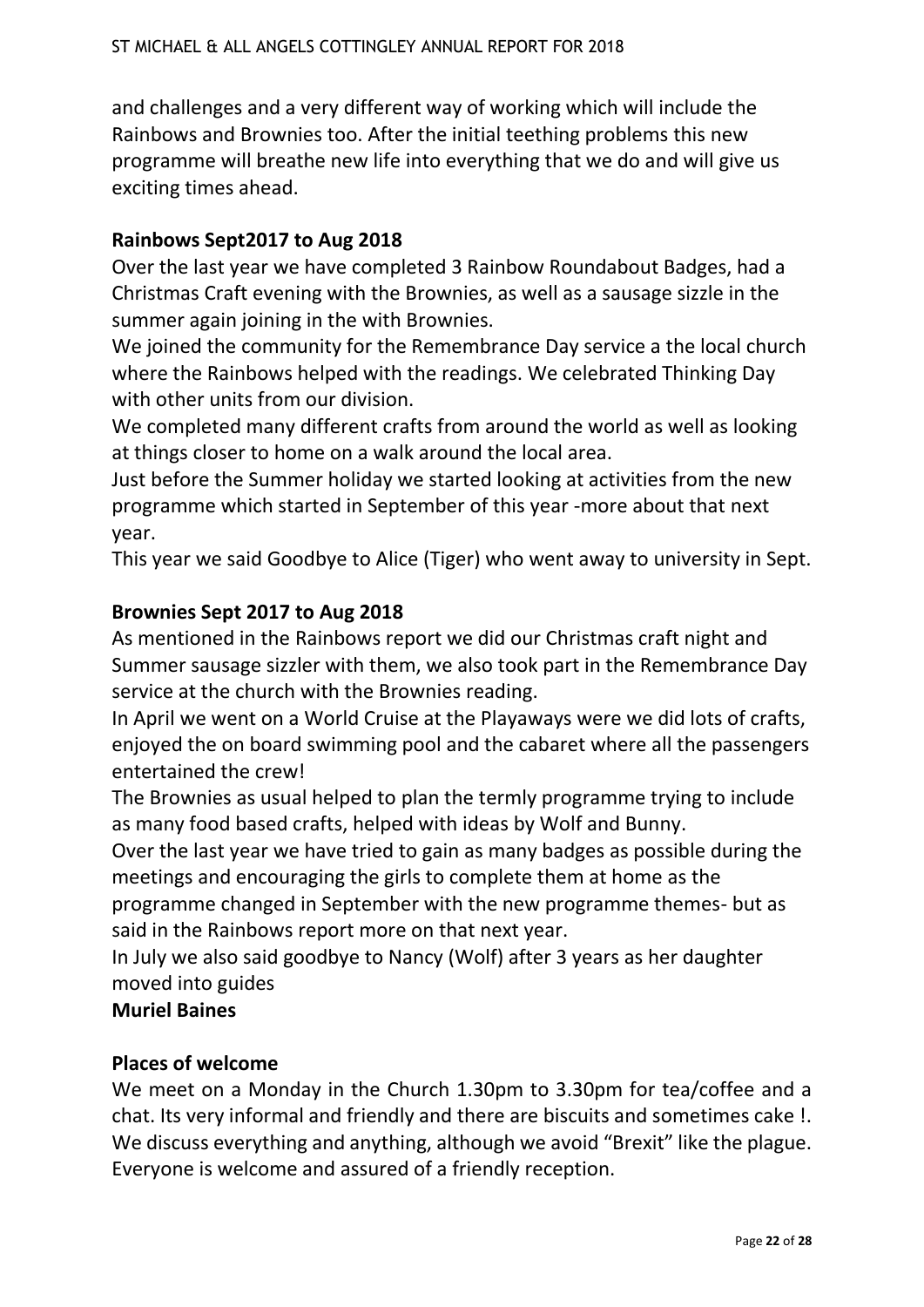Those attending in the last year include Sheila and Derek Ramsden, Margaret Cockerham, Pat Tod, Tracy, Marie, Sylvia, and Jo-ann -and often Missy the dog! Malcolm "chaired" the meeting for 2018 but at the beginning of 2019 he decided to take a break leaving Mondays free for him. The last few weeks Sheila and Derek have been excellent host.

Everyone is cordially invited to join us

#### **John Fearnley (Respected member and supporter from the beginning)**

#### **Deanery Synod Report**

There have been two meetings of the deanery synod since our last APCM the first of these was in June held at St Stephen's Church Hall. This took the style of as market place and churches were asked to present on the work they have been doing and how they are conducting mission. This included many different ideas and included a prayer workshop to help people pray and teach various ways of doing this and also beer festival it was noted that 2 parishes had done this one as a mission and used to meet the community the other used this as a fund-raising enterprise. Both were successful and made a profit be it in new contacts or funds to restore the roof.

At our October meeting we met at St Peters in Saltaire and Bishop Toby came and shared his upcoming vision for the Bradford episcopal area and the work it is doing towards the diocesan strategy. More on this in the BEAF report. The next Deanery meeting is set for the 11 Feb 2018and will have met by the time of the APCM and I look forward to our speaker will be Simone Bennett, Deputy Director of the Diocesan Education Team sharing what the Diocesan Education team are doing and how they engage with schools and communities. In addition to the deanery, synod deanery representatives also attend meetings of B.E.A.F. (Bradford Episcopal Area Forum).

Beaf has also met on two occasions in the last year the first of these was held in May at Cottingley Community Centre this focused around the Diocesan Strategic Funding bid we are working on for the Bradford Episcopal Area which is hoped will culminate in a new resource church in the heart of Bradford. It was asked that we Pray for a donor to help kick start this and we were asked to think if we knew anyone that would be in a position to help.

Guess what? prayers are answered!!! A donor came forward and at the November meeting at St John's Great Horton we were advised that a resource church is to be located in the buildings adjacent to the Alhambra these were previously night clubs. The buildings have been purchased and will be developed and kitted out to ensure they are sustainable, with the intention that the church will open in September 2019.

Parishes in the Area may be approached to identify members of their congregations who may be commissioned and sent to join this new church.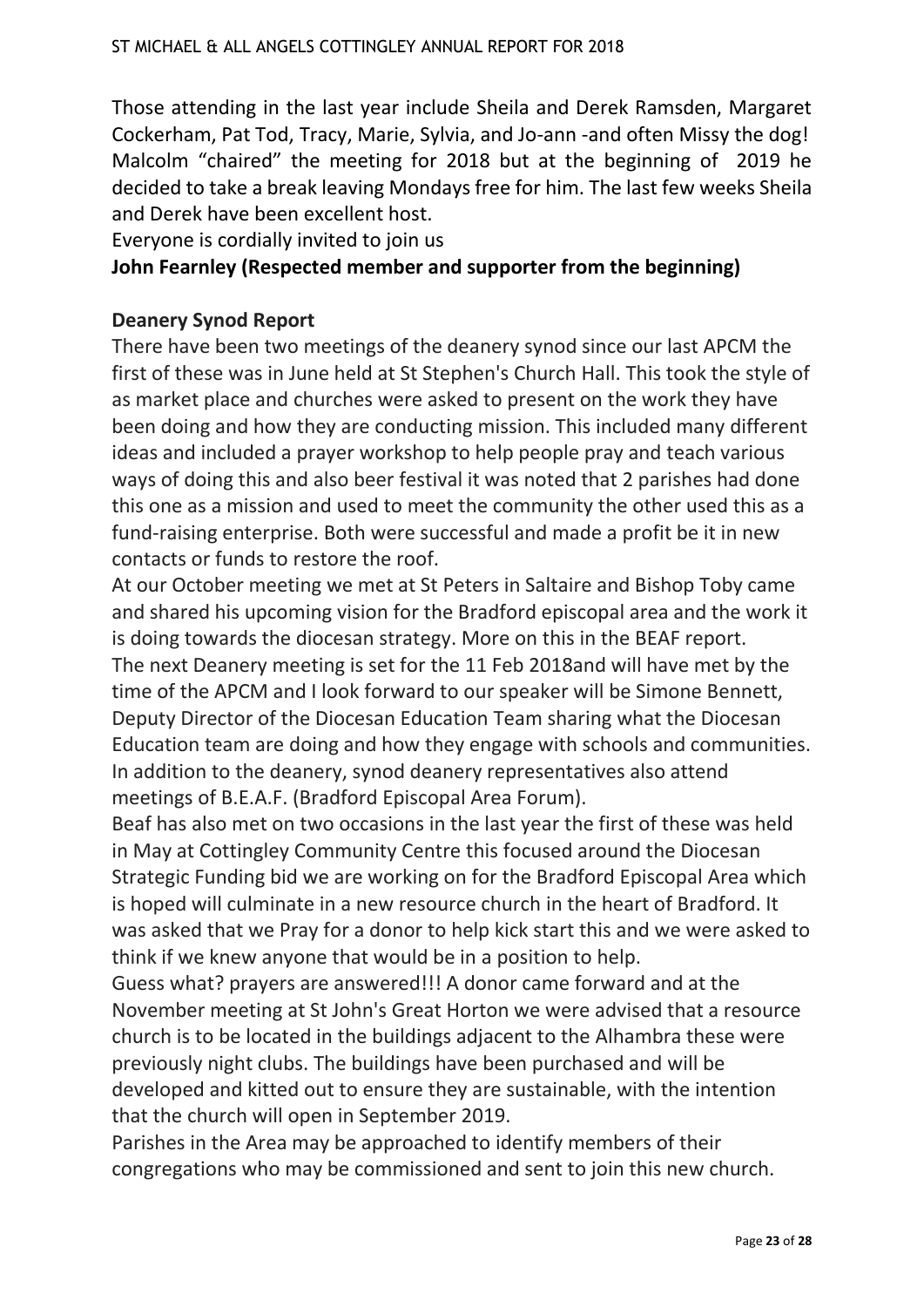The resource church must be able to sustain its own level of ministry as well as having the capacity to plant new churches in the future.

Another part of the strategy is based around mission communities and stories were shard from a mission community recently set up in Manningham and St Georges church in Leeds and 2 young people shared their experiences and the journeys of faith that has led them to become further involved in the church and both had been recent ordained.

It's an exciting time in the Bradford Episcopal Area and in the Aire and Worth Deanery I look forward to seeing where the Church of England is heading and am happy to see that it is at the forefront of mission in the community.

# **Stuart Eteson (Deanery Synod Representative)**

# **Vicars Thoughts**

Dear Brothers and Sisters in Christ

I guess the traditional way to start the vicars thoughts is by saying thank you and we have a lot to be thankful for at St Michael and All Angels . I am really blessed to be surrounded by some great and amazing people, who love and fear the Lord. Saying thank you is always a fraught endeavour because in this church there are so many people engaged in serving the church in large ways and small, visible and invisible- that I am bound to miss some. However, I would love to say with all my heart my grateful thanks for all those people who do so much as well as to those who come faithfully to worship here on Sundays or during the week.

I do however feel it worth the risk to single out just one or two without whom my job here would be very much more difficult and at times impossible. First must be to my wife Jo-Ann who has stood by my side through ups and downs through tears and laughter. The one who is my strongest critic and greatest supporter. My wardens who have kept my feet on the ground and my heart on God they do an amazing amount of work that no one ever sees and right now even more with the quinquennial report and archdeacons visitation due shortly. To Jackie who has been my rock and spiritual guide in the last year who has listened and prayed with and for me so many times and one or two others who will remain nameless but have always been there in times of drought and plenty. Without these people and there unending love and support I'm not sure I would be writing this report this year.

My pcc for their love and support but for also speaking their minds when needed. To Jim for keeping our finances on track, one of the hardest jobs in the church and all of it unseen. And finally, Richard and Christine for their service on Tuesday evenings

With so many people involved in ministry in our church and the most humbling thing is some of them don't see what they do as ministry but without them church would not run. To all of you I want to say thank you from the bottom of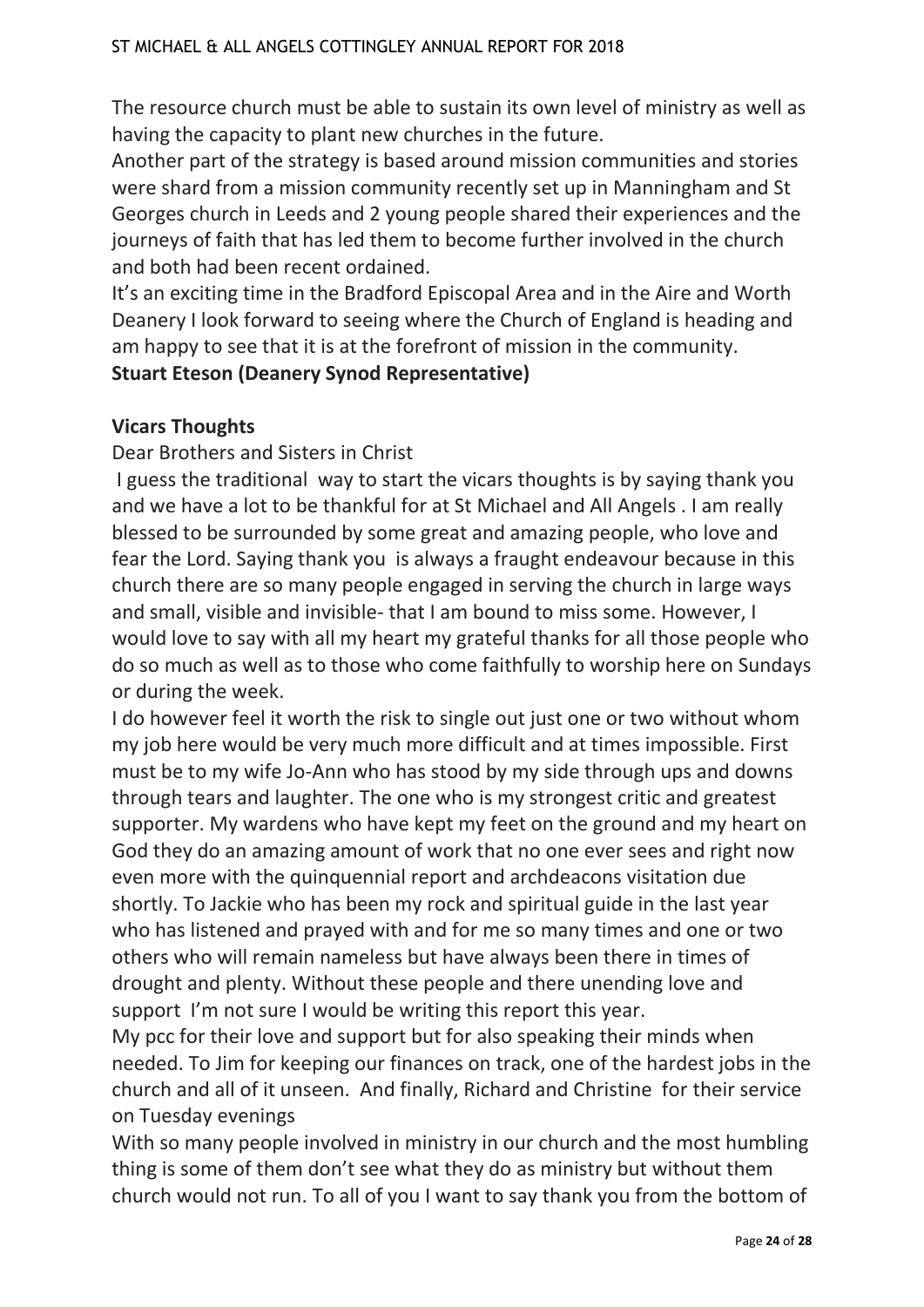my heart and please remember if you volunteer to do anything in church be it for a day, a week, or a lifetime that is ministry and please do not underestimate your contribution to the running of our church and your sacrifices to God.

I want to say a big heart felt thank you to all who work in putting together our youth work, Sunday services, special one-off service like Christmas and Easter. Bible study, home visits etc. To those who step outside their comfort zone for God. those involved up front or as support without your contribution so many things in this church would not be possible.

To the mothers union and all the work, they do look after those in our parish who are ill for the flowers they take and the love they share. And the wonderful, cake stalls. To Joyce Stapleton for her work sending out cards to those who have been baptised, when you meet an adult who has just received her first card and she cries because she had been sent a card and chocolate buttons and her comment was "I really felt so loved thank you". And to the work of the church in supporting Christian Aid. It's often easy to put your hand in your pocket and give something but here it's more. Delivering and collecting envelopes supporting coffee mornings and giving raffle prices and hopefully supporting our upcoming Christian aid service on the 12th of May thank you And my final thank you is to the stewardship team.

We have had a great year as far as our finances are concerned. It felt fantastic not having to plan a giving day this year. However, we would not have been in the place we are now had it not been for the hard work of Jim and his stewardship team. The hours spent talking and working through how we would approach and execute the campaign was not easy. In the end we had a very successful campaign and people responded in ways that God lead them and for that we are very grateful. I think no one will mind if I say a very big thank you to Camilla for all her hard work putting together the brochure, finding the pictures and making it look so professional on a very tight budget.

I know there will be people and groups not mentioned here that does not make you less important just know you are loved by the church by me and most of all by God.

Having said all this, I want the main part of my letter to be looking forward not back

Throughout the last year one bible verse has some back to me repeatedly. A Psalm of David.

The LORD is my shepherd; I shall not want. He makes me lie down in green pastures. He leads me beside still waters. He restores my soul. He leads me in paths of righteousness for his name's sake. Even though I walk through the valley of the shadow of death, I will fear no evil, for you are with me; your rod and your staff, they comfort me. You prepare a table before me in the presence of my enemies; you anoint my head with oil; my cup overflows.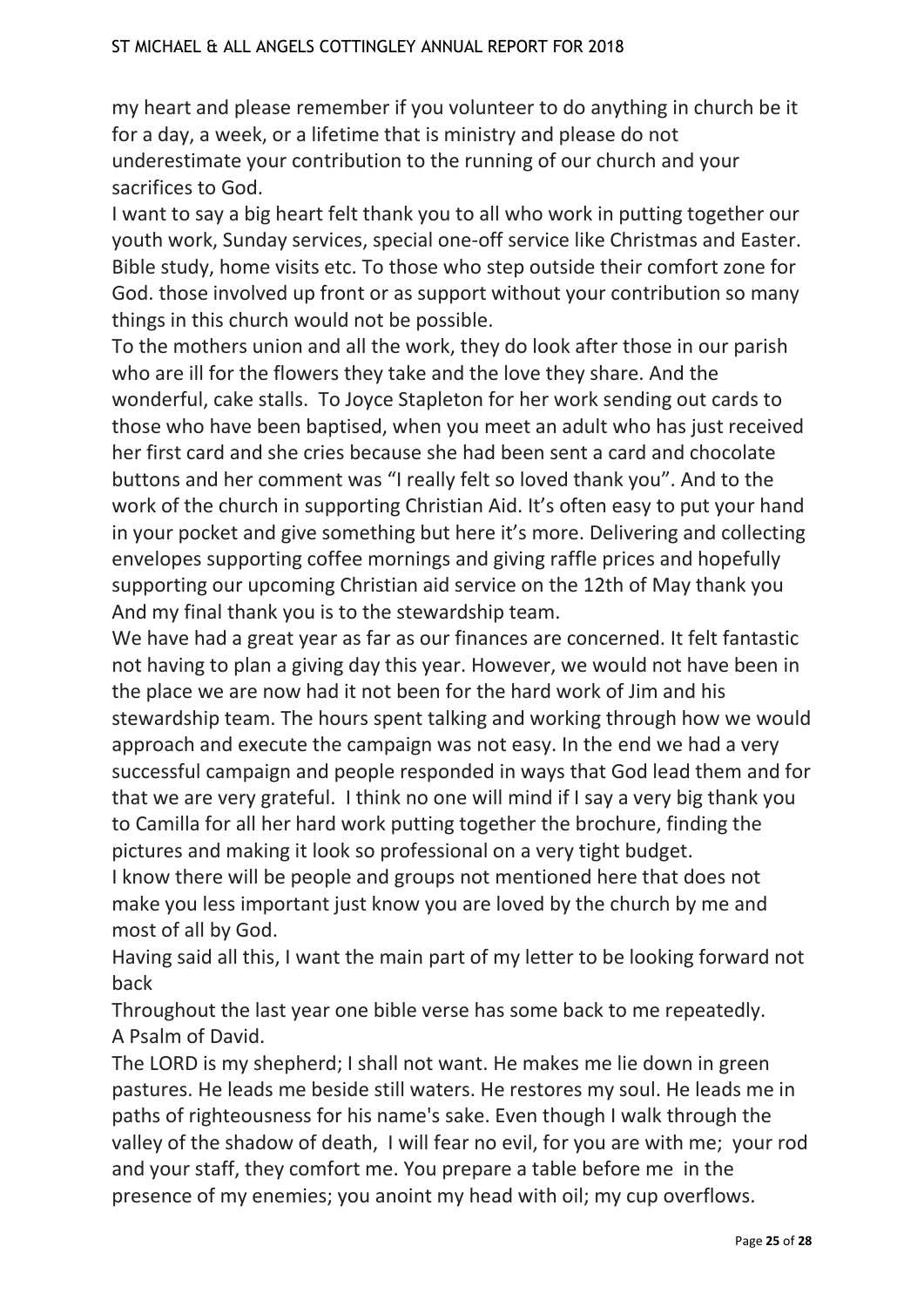Surely goodness and mercy shall follow me all the days of my life, and I shall dwell in the house of the LORD forever.

We have made great strides this year and we have many more to make in the future. But this verse tells me we can do it whatever life throws at us God is with us and will always be with us.

 "The LORD is my shepherd; I shall not want. He makes me lie down in green pastures. He leads me beside still waters. He restores my soul. He leads me in paths of righteousness for his name's sake".

If we keep following God and doing things in his name in his strength, then he will continue to bless us. 2018 saw a rise in attendance and of people on the electoral roll despite having to take some off. Like all churches attendance is up and down but we are still growing and in the early stages. In our push to move forward we must remember to take time to reflect on Gods beauty to take time to allow him to restore and renew us. Time in prayer, alone time, just being still. He will not lead us down the wrong path nor will he forsake us. However, he needs us to take care of ourselves too. To this end, this year I would like to see more prayer time and we have people already looking at how we do this so watch this space.

We have house groups starting for lent. Details to be on the notice board very soon. I would love to see new faces running home groups and bible study throughout the year not just in lent. But the emphasis is on new faces doing new things, so I am asking you to pray and see if its something you could do. Please come and talk to me.

2019 is going to see the start of "Leading your church into growth" I have talked about this since I came, and I have let other things distract me and that is very wrong. I am planning a church away day after the APCM and have invited the Leading your church into growth team to come along. Dates to be confirmed , we are all called to be evangelist, but we get scared of what that entails. God calls us to spread the word and the LYCIG way will give us the tools we need to do that work. I know the church has looked at this before but never moved forward, I am asking you all to put out of your mind all the thoughts you have and not to listen to any negative comments. But come to the meeting with open hearts and minds. There is a proven history that churches who follow LYCIG with their whole heart are growing and because we are called to spread Gods word, I'm sure we will all want to be part of what could be an amazing future here at St. Michael and All Angels.

Also, this year we will be doing the second round of our stewardship cycle. This year we will be looking at "time" and I know for many here the stewardship of our time is a problem. The diocese has just had a big change round and as soon as I get dates from them, I will make the announcement. In the meant time once again, I will be looking for some new faces to head up the team putting together what we need to do under the guidance of the diocese.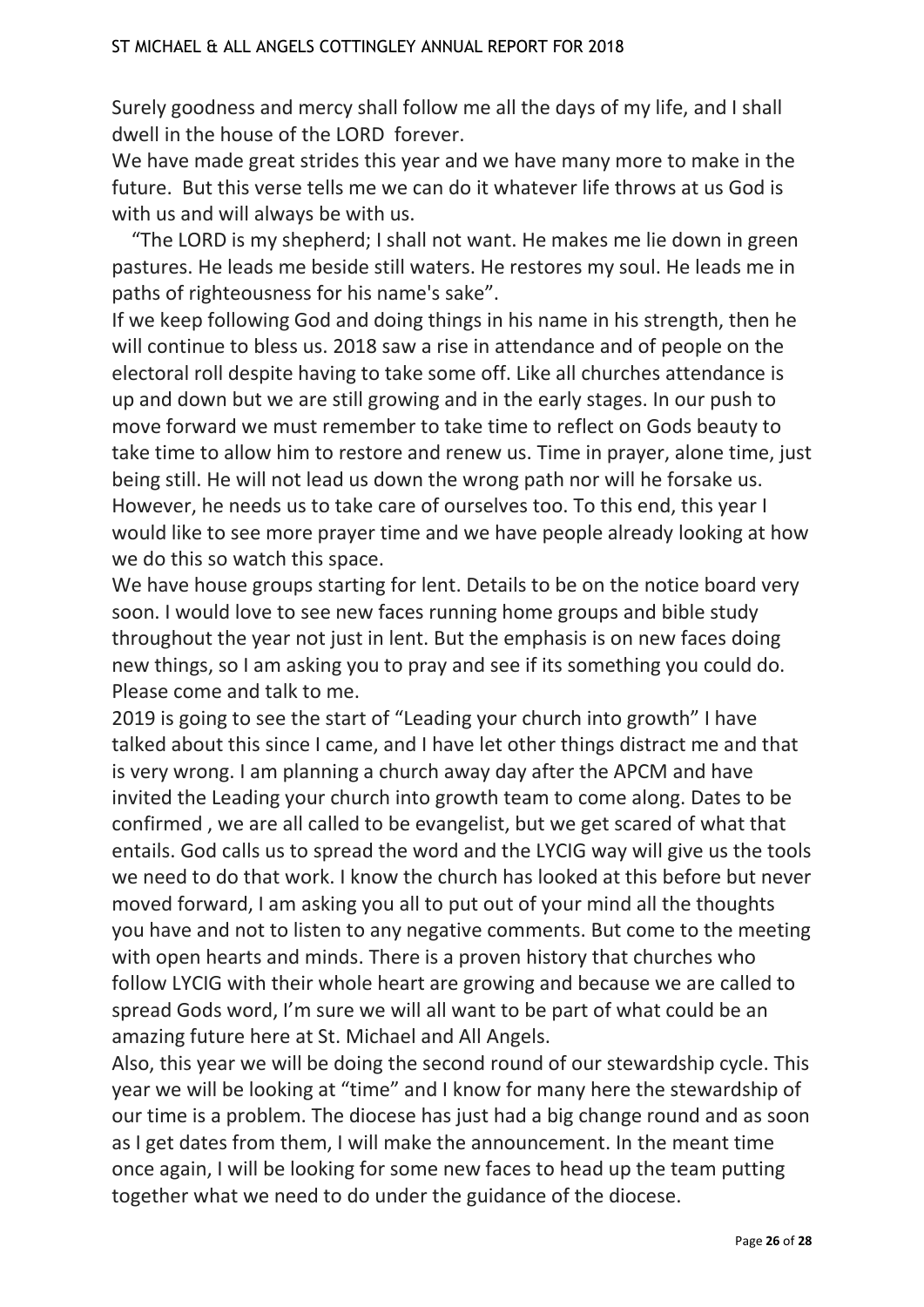We will be looking as always at our services and how we can make them more accessible to people. This includes our C4A, all sorts and normal Sundays. Questions like do we need to do things different, do we need to change times or dates. What are others doing that we can take ideas from and tweak them to suit our needs and the needs of our community. This will involve two teams one looking at our normal services and one looking at C4A and All Sorts. Thankfully those teams are already in place and continually looking for ways to improve. We will be taking on board things that have been said by members of our congregation and of our community.

We will continue to strengthen our connection to the centre and the cca. We are looking forward to the first major joint venture on the Funday. Where the three have worked together to bring us what I'm sure will be an amazing day. We would love to see more support for our social events run by the centre and by the partnership team.

 " Even though I walk through the valley of the shadow of death, I will fear no evil, for you are with me; your rod and your staff, they comfort me. You prepare a table before me in the presence of my enemies; you anoint my head with oil; my cup overflows. Surely goodness and mercy shall follow me all the days of my life, and I shall dwell in the house of the LORD forever".

Is all this going to be easy no not at all, will we have to overcome obstacles and negativity yes, we will. The psalm says even though I walk through the valley of the shadow of the death I will fear no evil. God will be right there by your side in everything we do if and only if we do it to glorify him. He will set a table before us while our enemies look on, we shall be feasting with God for doing his work. And our reward will be to dwell in the house of the lord forever. Who would not want that?

I know I have let you down in the last year and I have failed to do the work I planned to do. I have talked to a lot of people about a lot of things but "I" have failed to move those things forward". I let myself get distracted that will not happen in 2019 and moving forward. I have at least 6 years left here at St. Michael and All Angles and with Gods help we will move forward into our community and bring people to Christ. We have a lot of work to do but I truly believe we have an amazing team here at St Michaels and that God will bring on new people as and when he needs them. We or should I say "I" just need to stay true to him and anything not of God will be let go.

Thank you to everyone for your love support and encouragement and I look forward to working with and alongside you in 2019 and beyond.

# **Shalom**

**Malcolm**